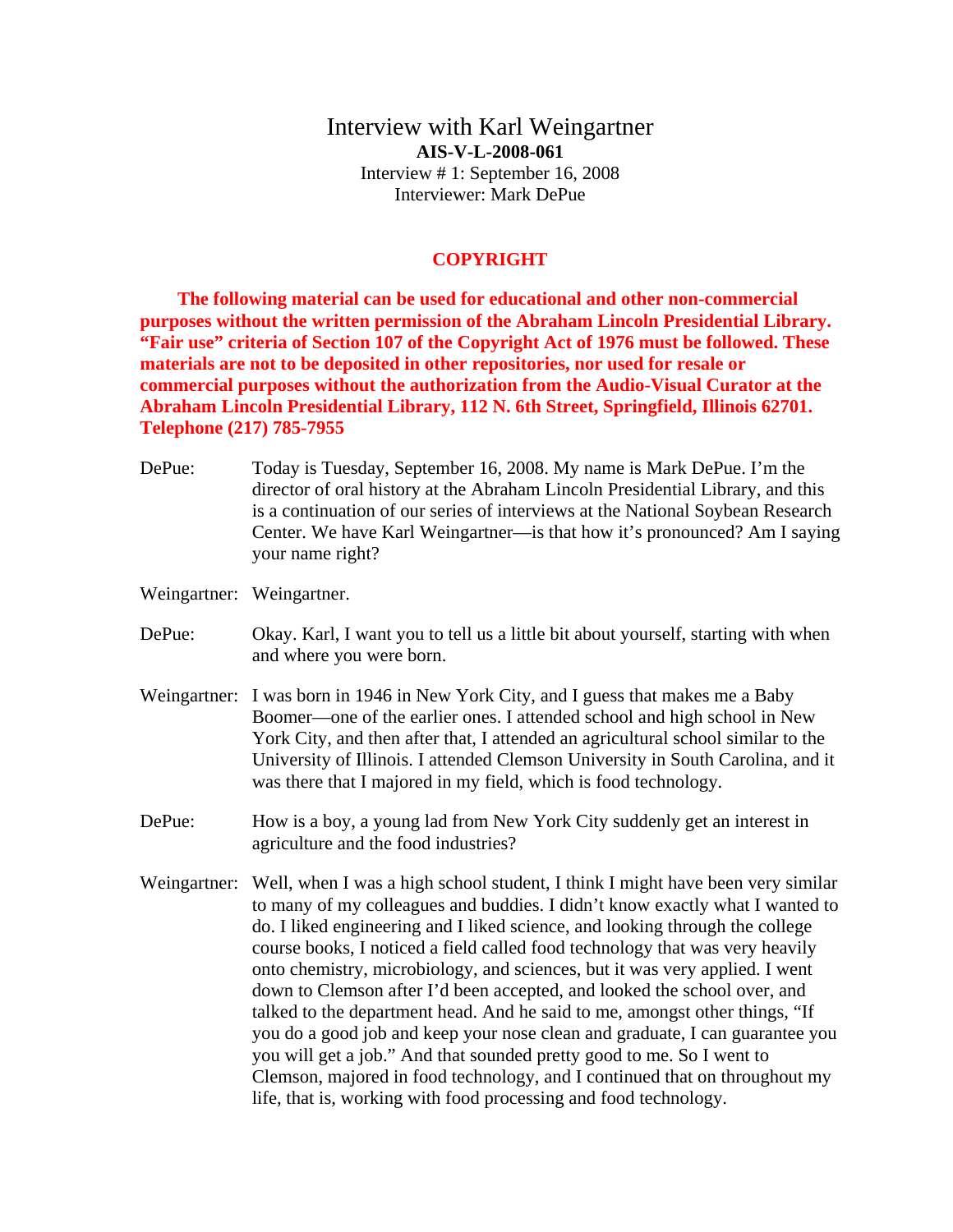DePue: When did you graduate from Clemson? Weingartner: I graduated in 1968. DePue: And what happened after that? Weingartner: After that, I joined the Peace Corps, doing agricultural work in the South Pacific, in the country of Fiji. And in fact, it was there that I met the young lady that later agreed to become my wife. And we are still married. And it's gone very quickly. DePue: Well, perhaps when that professor said he could guarantee you a job, he wasn't thinking of the Peace Corps. What drew you to the Peace Corps? Weingartner: It was something that seemed exciting. The chance to go to a faraway place to make a contribution just seemed to be something really, really neat, really different. DePue: What exactly did you do? Weingartner: I worked with agriculture Extension. I was involved with working with farmers, doing things very similar to what our Extension agents would do here: helping them with recommendations, if they needed it, on planting or information on insecticides. I later did some work with the Fiji Research Department, working on developing new varieties of rice. DePue: How long were you with the Peace Corps, then? Weingartner: I was with the Peace Corps for four years. DePue: And I would assume that's an important part of your life. Tell us the most important thing you learned coming out of that experience. Weingartner: I think one of the things that struck me after four years in Fiji—when I first got to Fiji, everything seemed different; everything seemed strange. After four years, I was able to appreciate how similar—people who look different and act different, how similar their wants and needs are to us in America and to us in a developed country. DePue: A life-changing experience for you, then? Weingartner: I think so. Based on that, I still was interested in food technology, but I had much more interest after that in being involved with things to do with international agriculture. DePue: When did you come back to the United States?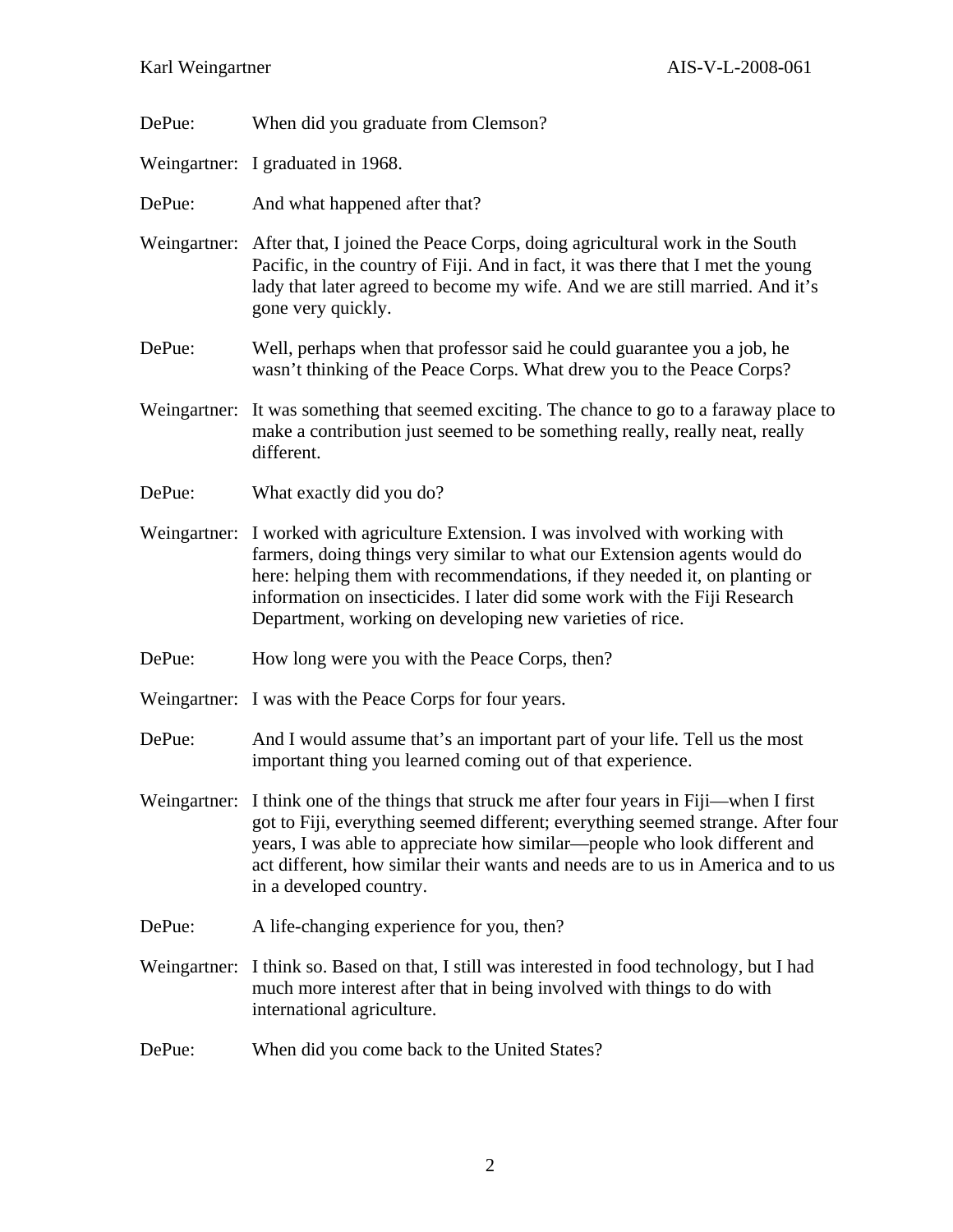- Weingartner: I came back to the United States in 1973. I studied for an advanced degree in food technology at the university of Florida. It so happened at that time, between 1973 and 1975, there was a lot of interest in the United States in soybeans, a crop that I was not familiar with. But after being at Florida, I read a lot about soybeans, and I decided I wanted to learn more about them, especially with regard to food processing. I checked around, and the place to study about this was in fact the University of Illinois. There were several professors working on it at the time. I came up in 1975, and I worked at the University of Illinois towards my degree and graduated in 1981.
- DePue: And that was still in food technology?
- Weingartner: That was in food technology related to processing and nutrition of soybeans.
- DePue: I don't want to put words in your mouth, but I'm guessing that one of the thing that drew you to soybeans is because of your experience in Fiji, you saw the applications for third-world countries with soybeans?
- Weingartner: Actually, it was something very, very rooted to economics. During the period that I was at Florida, the price of soybeans... Our American crop didn't do well, and we had contracts—the United States had contracts with the Russians. And the price of soybeans went way, way up—we're talking in the seventies. And it went up, if my recollection is right, somewhere around to eighteen dollars a bushel. The amount might be wrong, but it was a very large amount. So there was a lot of interest in soybeans. And it was then that I read about them and read about their potential as a huge protein source, oil source, and great potential for applications in the field that I am in, which is to use as an ingredient in foods.
- DePue: Excellent. Tell us how you ended up here in this research lab, or INTSOY, I believe you said.
- Weingartner: Yes. After getting my degree, I worked for an international research institution in Nigeria. It was called the International Institute of Tropical Agriculture. I was a food technologist for them, involved with food processing, and I worked in the grain legumes department. Grain legumes includes such things as black-eyed peas, bambarra nuts, and soybeans. I stayed at that job for a while. I maintained my contacts with the University of Illinois because it's the premier place to go for soybean processing and research. After working in Nigeria for a while, I was offered a job here at INTSOY as a food technologist working with soybeans, and that's how I came to come here in 1988.
- DePue: What does INTSOY mean?
- Weingartner: INTSOY is an acronym which stands for International Soybean Program. And it was started at the University of Illinois in 1972. Right now, our mandate is to work to develop processing and utilization of soybeans—that is, to expand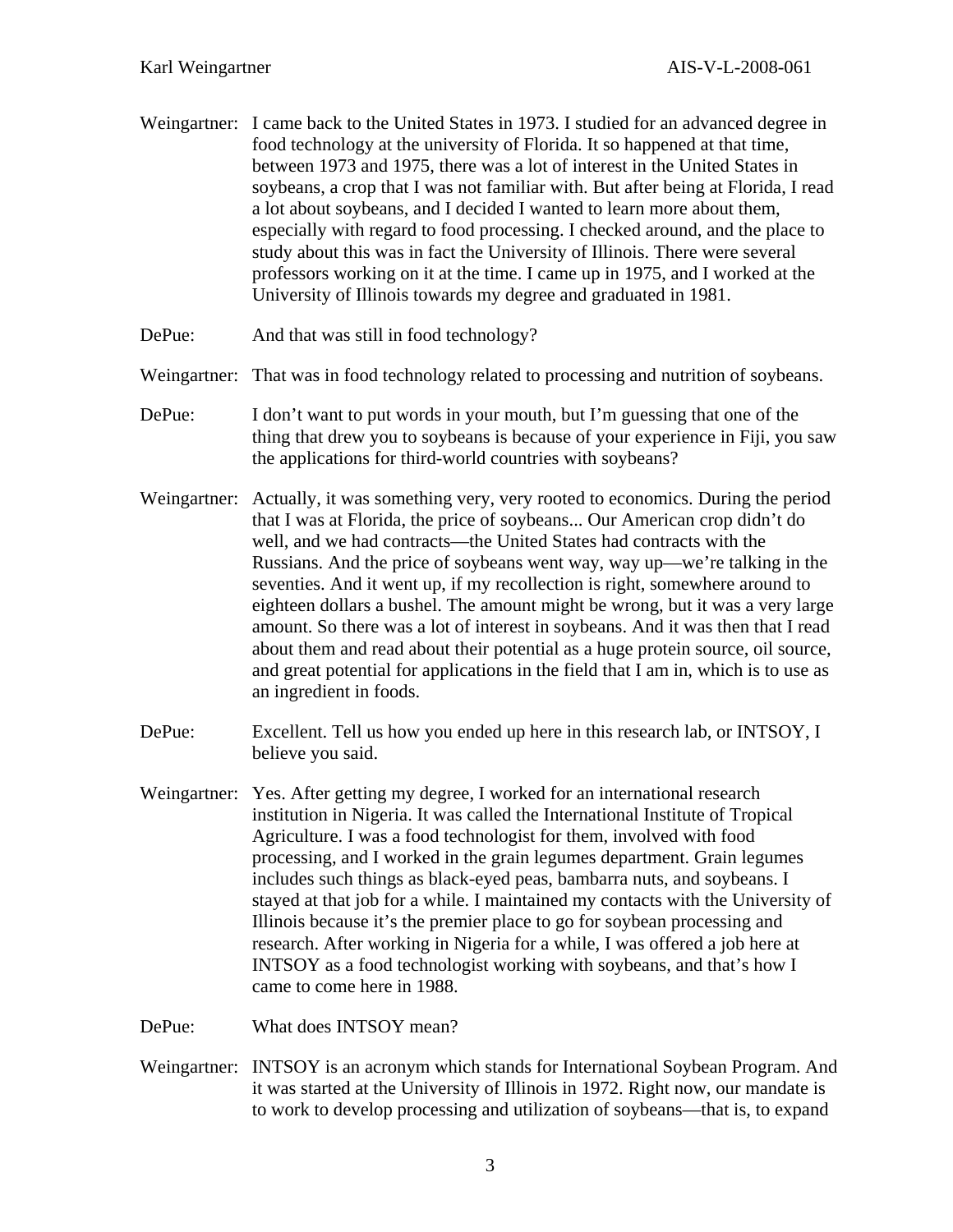the use of soybeans. If we can help people develop more processes and more uses for soybeans, it is our thinking here in Illinois that there will be more people interested in either growing soybeans or importing soybeans.

DePue: But part of the name of the acronym is 'international.' What's the international aspects of it?

Weingartner: The international aspects is to promote the processing and utilization of soybeans all over the world. We have quite a bit of knowledge here in North America, Canada, and the United States, and it's quite possible for us to take that for granted, for us to think that perhaps all the things that we know, folks in other countries don't know. It is true that nowadays, with the help of the World Wide Web, there's a lot of information that's available, but back in the 1970s and then in the eighties, information dissemination was much different than it was today.

> One of the things that's interesting about soybeans with its application for international processing is that in the United States, the processes that we use and the capacities that we use are very large. We process in hundreds if not thousands of tons of soybeans per day. It turns out that if you were in a country in perhaps Europe, Russia maybe, maybe in Africa, you might be interested in processing soybeans to use as an animal feed or a food, but the capacities you're going to use may be much smaller. And what that means, if you're going to be a businessman, is you have to find equipment that is sized smaller so that you can make these products but still end up having a profitable business. And that is where INTSOY comes in. We either develop technology or we supply technology or put people in touch with technology that meets their particular needs. We're going to see today some technology that will give examples of what we have been discussing during this interview.

DePue: While you and I are talking, if I can get the camera to just kind of scan the room here real quickly, and then we'll get back to the meat of this. And from what I understand, we're going to go through the various steps of how you can process soybeans, from the very beginning all the way to the end stage. Correct?

Weingartner: Yes.

- DePue: Let's go ahead and bring it back here if we can, and start with the basic soybean, right in front of you. If you just want to pick it up and hold it in front of you, perhaps. Just some soybeans. Great. (pause) OK, tell us a little bit about the basic soybean. What does the average person need to know about it?
- Weingartner: Soybeans, often when we read articles about them in the magazines and the newspapers, they're called a 'wonder bean' or a 'super bean,' and it is really true. The soybeans, in terms of its composition, is really, really special. When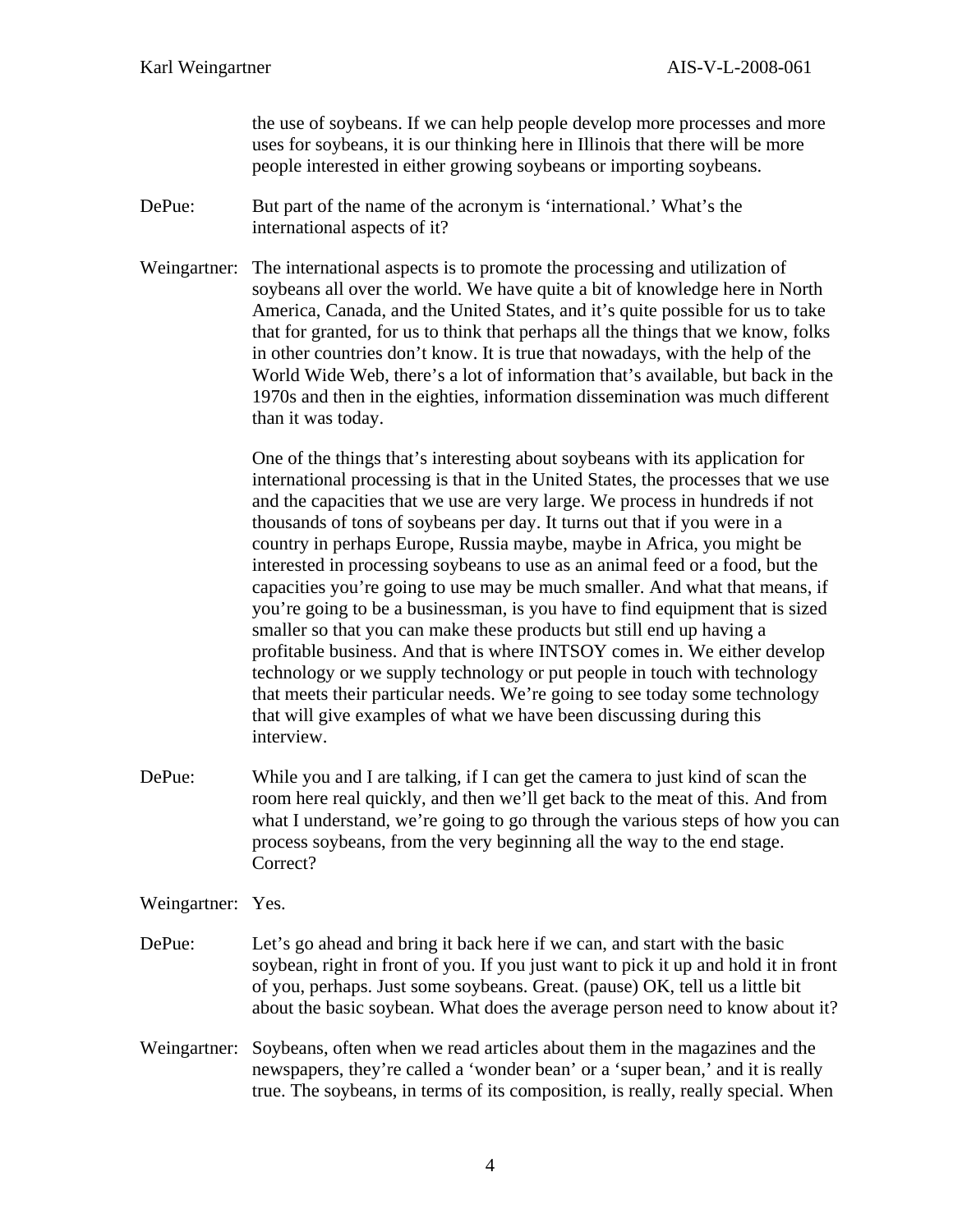we talk about soybeans, we usually talk about their composition in terms of what is good for either humans or animals. Soybeans are usually classified as an oil seed, which means it is a product where we can extract oil from it. Soybeans contain about eighteen percent oil, and if you take the soybeans and crush it and squeeze it and process it, you can remove that oil, and that can be used as an edible oil. DePue: And that's something we're going to be able to see today? Weingartner: Yes. In addition to that, and soybeans, of course, are not the only crop that is used for oil; there are many others. There's cotton seed; there's peanuts. Soybeans are of interest to us because it turns out that for our producers, our farmers, they work very well in part of our crop rotation, along with corn. DePue: Okay, The soybeans that you have in your hand right now, do they still have the hull on them? Weingartner: Yes, they do. DePue: So one of the first steps would be to remove the hull, is that correct? Weingartner: Yes. DePue: What happens to the hull after it's removed? Are there any applications for that? Weingartner: Yes, there is. DePue: You can probably go ahead and put that down, if you like. Weingartner: I think I'd better mention something else before we get to the hulls. I tend to get too slow, so I'll try to speed it up. But in addition to the oil, the soybeans contain a large quantity of high-quality protein, and this is unusual. Usually if you have a crop, it has a lot of one component, either it be oil, or it be protein, or it might be starch if it's corn. But soybeans contain a lot of oil, and they

> get protein. To get back to the processing, what we try to do with our soybeans is we try to take every component of the soybean and use it for one purpose or another. If we had 100 pounds of soybeans and we took the skins off, we would be left

protein. So this is a huge quantity, and it turns out the quality of the protein is very, very good. So when we are doing our work, our utilization, we stress the fact that you can get oil from your soybeans, and in addition to that, you can

also contain a lot of protein. When we say "a lot," if we sit down and eat a nice T-bone steak, we're talking about a product that has about 20-22 percent protein. Our soybeans, which we just looked at—which are dry; they haven't

yet had water added to them—these soybeans contain about 38 percent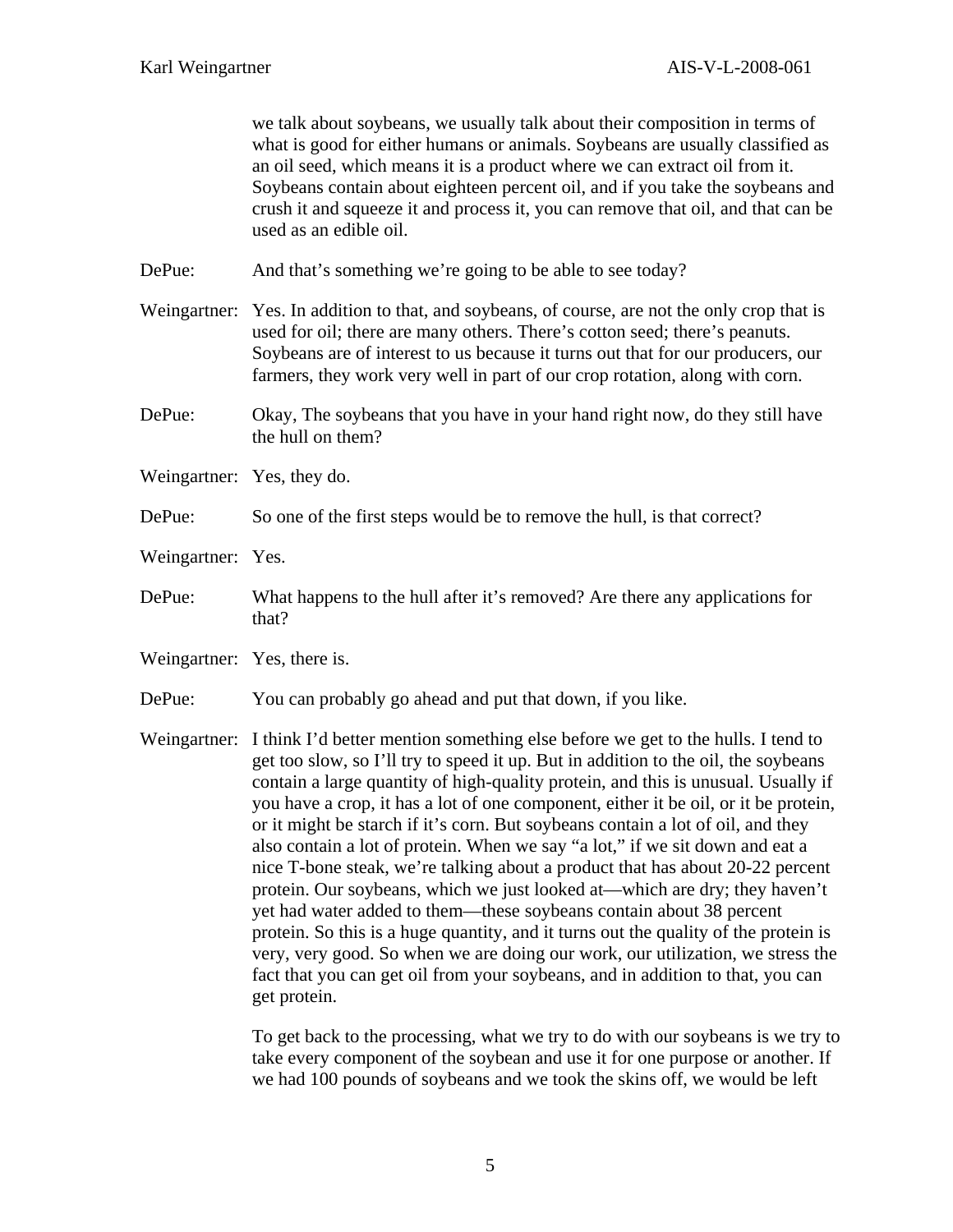with about eight or nine pounds of skins and about nine pounds of—I'm sorry, this is wrong. You're going to have to edit. This is what I wanted.

- DePue: That's fine, that's fine.
- Weingartner: We would have eight or nine pounds of skins and about 92 pounds of what we cotyledons. These are just two halves—what is left of the soybeans when we remove the skins.
- DePue: And that has not been rehydrated, then?
- Weingartner: This has not been rehydrated. This is hard. You can put it in your mouth and sort of crack it, and it's kind of crunchy. But these haven't been cooked, and usually you're going to want to cook your soybeans before you want to eat them.
- DePue: Well, can I go back to the question about what happens to the hulls or what applications you can have for that?
- Weingartner: The hulls consist of a large quantity of high-quality fiber. We take those hulls and use it as an ingredient in animal feed. "We" means the soybean processors.
- DePue: Now what we see here that you just talked about, though, is there much fiber that remains?
- Weingartner: About 50 percent of the fiber that is in soybeans is in the hull, and about 50 percent of the fiber remains on the cotyledon.
- DePue: So this is sounding like the perfect food: high in protein, it's got oil, and it's still got a lot of fiber.
- Weingartner: Yes. Yes, it does.
- DePue: And why did you soak these beans?
- Weingartner: Depending on the process that we're going to use will depend on whether or not we're going to soak soybeans or not. If we soak the soybeans, it will soften them, and for some processes, it turns out that that is a good thing. For some other processes, it turns out that we don't soak soybeans ahead. When we do all of our processes that we're going to look at today, we are always considering three things in our process. We're considering the nutritional parameter of the final product after we process it—that is to say, we want to process it in such a way that we improve the nutrition. That's the first thing. The second thing we want to do is we want to do something that we food technologists refer to as improve the functional properties, and that has to do with such things as protein solubility. But all this is to say that after we process the protein, we want to mix it with other food, and we want it to have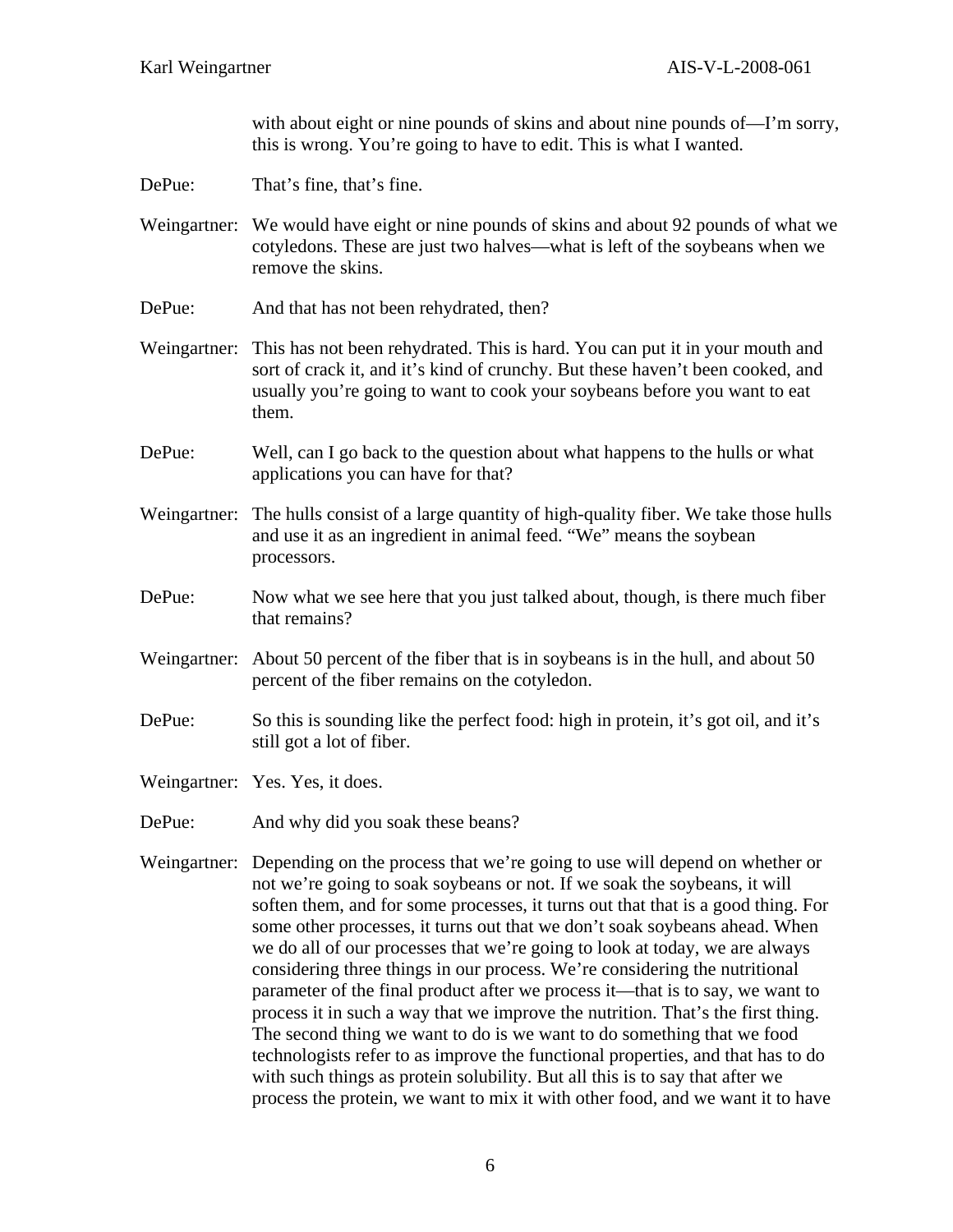all the properties that will make it good to mix with other foods. The third thing that a food technologist always considers when they're working on a process is the taste and the texture of the final product. And depending on what our final food product is going to be, it's going to depend on how we're going to process the soybean.

- DePue: When you're actually soaking these soybeans that we're looking at here, how much weight do they gain? How much water can they absorb?
- Weingartner: When we soak a soybean—and very often, we might soak it overnight, before we go home, and then work with it the next day we can expect—after it's been soaked for eight hours, we can expect one pound of soybeans to double in weight—that is, it will weigh about two pounds after it has soaked overnight.
- DePue: And I think the first thing that we're going to look at, and you can correct me if I'm wrong, is to how you extract soy milk. Is that right?
- Weingartner: Yes. The first thing we're going to look at is soy milk, and while we're going to go through that process, we're going to get an idea of how we can make soy milk that will be nutritionally sound, have good functional properties, which we'll discuss as we're doing the process, and then third, that has good flavor and texture.
- DePue: Excellent. I think it's right around the corner, isn't it? Can we just walk right over there?

(pause in recording)

- DePue: Karl, I think we've got the equipment that you're going to be using to extract the soy milk. Why don't you go ahead and talk us through the process.
- Weingartner: If one is a food technologist, it is exactly what you said. We talk about process. And if one is going to work with soybeans and one is a food technologist, one, in fact, as you said, talks about processes. We're going to do some processing now using equipment, but the important thing is the process. That is to say, we can be using different equipment; in fact, we could be doing a lot of this stuff in our own kitchen. Now, we wouldn't be using a kettle like this, but we would be doing the same process—that is, we would be boiling water.
- DePue: Now, this is part of what you were saying that—obviously if we were to go drive down the road and go to ADM, they would be doing this kind of thing on a massive scale, but a small African village could use this scale of technology. Is that right?
- Weingartner: That is exactly right. If one understands the process one is doing, not only can one do it in an African village, but one can modify it to work in the conditions that one is in. What we have done is we have taken our soybeans and removed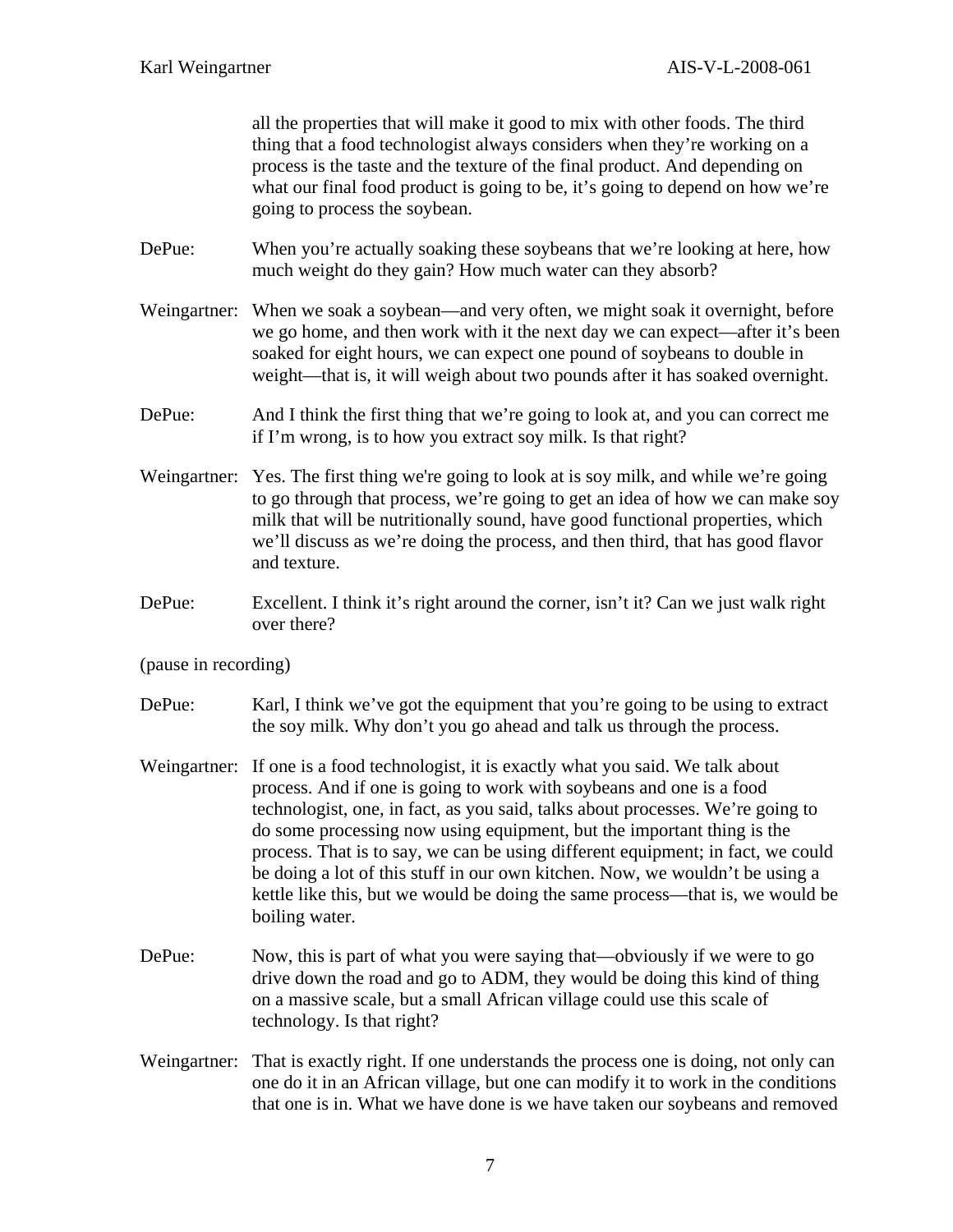the skin—we've dehulled them. There is nothing wrong with using whole soybeans; we have removed them simply because we want to take the skins off and remove the fiber. Since we're making a beverage, we want something that is going to be similar to milk. We don't want it to be thick. If we made this with whole soybeans, we would end up with an excellent nutrition product, but it would be a little thicker because we have a little bit more fiber. It would taste more like an orange juice, which has fiber in it, or a mango juice, rather than a cow's milk, which has very little fiber.

- DePue: Now, this process, is this going to be focusing on the protein side of the soybean, or does it also include oil?
- Weingartner: This process is going to be involved in making a beverage similar to cow's milk. We're going to use the whole soybean, except in this particular example, we've removed the skins, and we're going to end up using everything in the soybean. So we're going to use that oil, which is an excellent source of energy; we're going to use that protein, which is an excellent, excellent vehicle used to help people grow, including kids.
- DePue: Okay. And this is the type of soy milk, oftentimes if somebody's lactose intolerant, this is what they're going to be using instead, right?
- Weingartner: Absolutely right. The other thing that we can see that is so neat and so exciting is that if you have milk and you're at your farm or you're in Africa, you're going to either need to do one of two things: you're either going to need to drink that milk immediately, or else you're going to have to process it and then refrigerate it. Here, we can keep these soybeans out, we can bring them in from Iowa, from Illinois, or they can grow them on their own farm, and when they're ready to go, they can immediately take their soybeans, which are dry and safe, and turn them into milk in the matter of an hour or so. It's very exciting.
- DePue: Let's go ahead and see what we've got, then.
- Weingartner: The first step that we're going to do in making soymilk, the first step in our process, is we're going to take these soybeans and drop them into rapidly boiling water. (pause, beans pouring)
- DePue: Now, how long are they going to have to be in the boiling water solution? I assume you're turning up the heat, so to speak.
- Weingartner: Yep.
- DePue: Karl, it looks just like any cook at home; you've got to get it just right.
- Weingartner: No, no, no, you just want the water to be rapidly boiling. What we're doing now with the soybeans is very similar to what people do all over the United States, especially in the Midwest, this time of the year. We are blanching the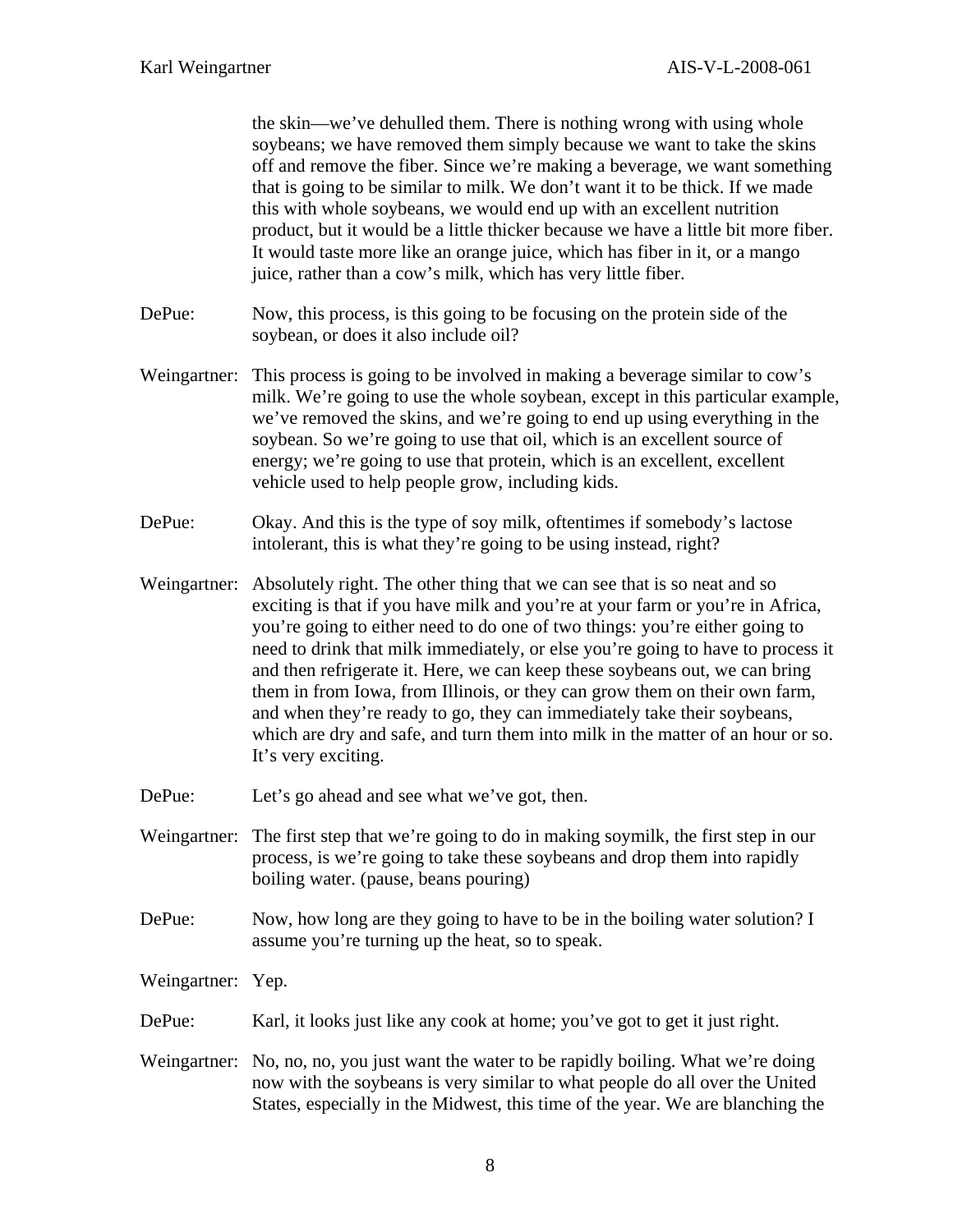soybeans. Same thing as what we would do if we had lima beans or green beans—we're going to give these soybeans a heat shock for a very few minutes, and we're going to have boiling water. The purpose is going to be to inactivate enzymes that are in the soybean. These are not enzymes that are going to make one sick; these are enzymes that can either lead later to spoilage, or else they can lead to off flavors. It is very, very common to do this in many vegetable (break in audio) products. Blanching, by its nature, is a process that's very short. It is different from cooking. It's just to retain the color and to inactivate the enzymes. In this particular case, we're going to blanch the soybeans for either five minutes twice or ten minutes once. It is not cooking them; it will soften them, and it will inactivate the enzymes in there which could lead to bad taste. And taste is one of the three things we food technologists always think about. We think about taste, nutritional value, and functional properties. As we cook these soybeans, the heat will inactivate the enzymes—and I'll turn the water up a bit. The heat will inactivate the enzymes, and in addition, the water will actually go into the soybeans.

DePue: So the process will help them absorb even more moisture, then.

Weingartner: Yes, it will. Yes, it will.

DePue: Now, this is something you'd have to do for ten minutes?

Weingartner: We probably want to turn this off and...

DePue: Let's go ahead and cut until we get to the next step, then.

(pause in recording)

DePue: Okay, Karl, it looks like we're ready for the next step here.

Weingartner: We have finished our blanch, and if we look, we can see that our blanch water has some color to it, and that is good. What we've done is we've extracted some of the natural pigments in the soy—the chlorophylls and some of the other ones—and what that is going to mean is that since they have been leeched out, it's going to help us have a whiter soymilk, and in addition, the soymilk is going to have less flavors, planty flavors like chlorophyll flavors.

> So we have finished blanching. Scott, I'm going to ask you to help me pour this thing so I don't get it all over myself. (pause, pouring) That's what I was hoping. Okay.

DePue: And obviously that's hot water, so you've got to be careful doing this step.

Weingartner: Where's the hose? There's our blanched soybeans. (pause) Our next process—and it may not seem like a process; it may seem too simple—but our next process in making soymilk will be to rinse the soybeans, just to rinse off, in case there's anything that is remaining in there. Normally when we make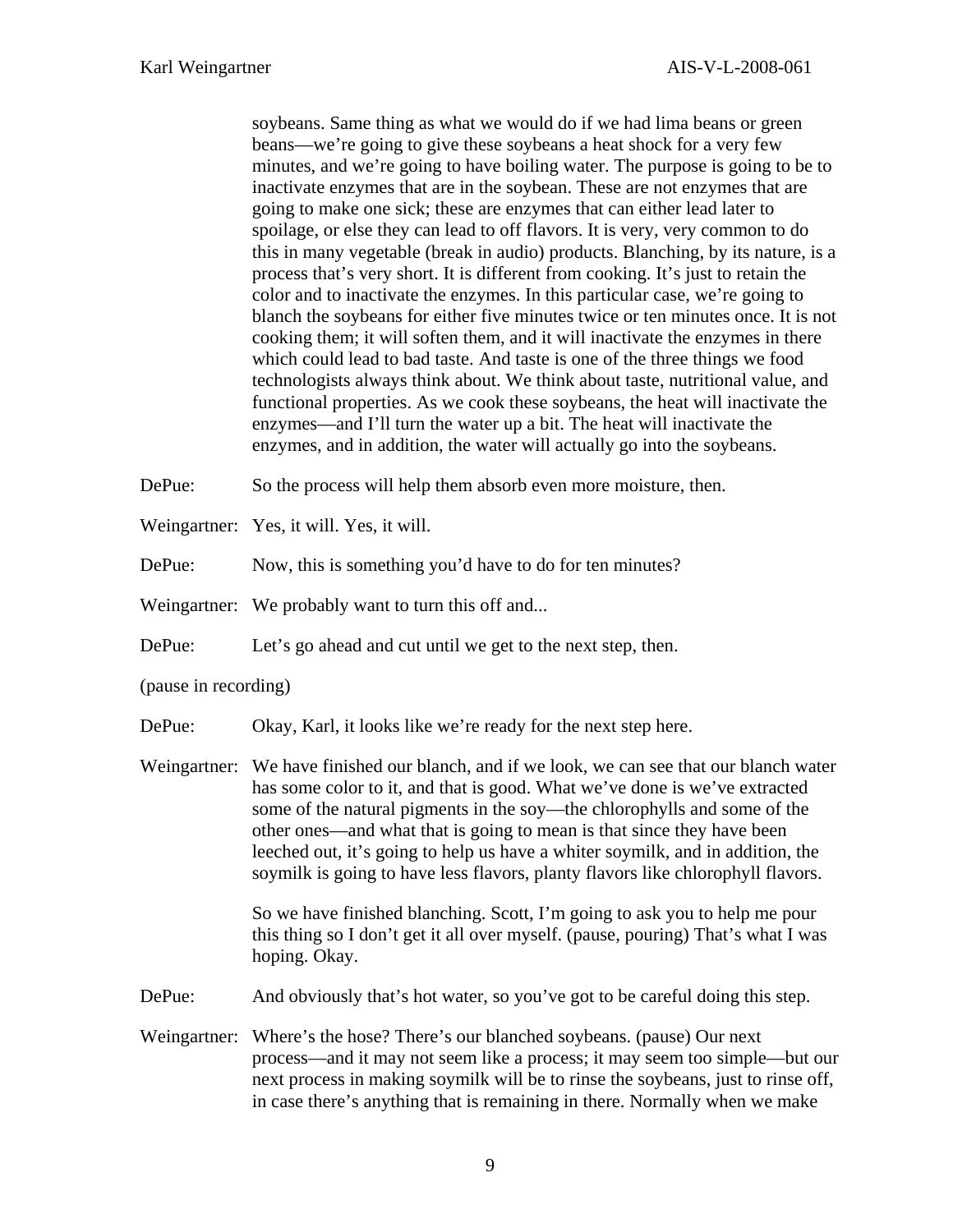soymilk—and I didn't show it today—we normally add a small quantity of sodium bicarbonate—that is, baking soda. Probably the one we're all most familiar with is Arm and Hammer. We add a pinch of that. The reason for that is, when used with soybeans, and also used with vegetables when you're blanching, it increases the penetration of the water, which means it allows the water to get into your soybeans quicker, which is something that we want. In this process that we're doing today, we blanched the soybeans for ten minutes, and later on, we're going to cook them a little more. Okay, we'll let these drain for a minute or so before we get to our next process.

- DePue: Okay. You know, a lot of this doesn't look too much different from what a cook at home would be doing with her vegetables.
- Weingartner: That's exactly right. We have a kitchen here in our lab, and we actually do make soymilk using kitchen equipment, such as a waring blender, and using cloth for filtering. So we can do that, as well. We're doing this just to give our viewers a chance to see that there's commercial aspects as well. Let's turn off the...
- DePue: Okay, we need to take a quick break here?
- Weingartner: Yes.
- (pause in recording)
- DePue: Karl, what's the next step we've got?
- Weingartner: We have taken our drained soybeans, and we have gotten some clean water. In this case, we've gotten, for every pound of dry soybeans, we've gotten seven pounds of water. In this case, we have two pounds of soybeans, so we have fourteen pounds of water. The water is hot—not boiling, but hot. We've mixed it together, and now we're going to grind the soybeans' water in this simple grinder. Now, this is way too fancy; we wouldn't be using this at home, but for a commercial operation, this grinder is very, very simple. We're going to put soybeans and water in here, and the product that is going to come out of here is the soybeans ground up with the water. And this is what we food technologists refer to when we say "soy milk."
- DePue: And there's no way that that's not going to be loud, but that's fine; it's all part of the process. (pause, machine noise) It really is a very simple process, isn't it?
- Weingartner: It is. And since we're talking about process, we need to remember that we're using this grinder, but we could be using a waring blender, or we could be using a very sophisticated grinder that is able to do much larger capacities. The product that we have here, this soy milk right now, is sometimes called soy milk. We at the University of Illinois refer to it as soy milk base, and by that, we mean that this is the base product that we use to make many other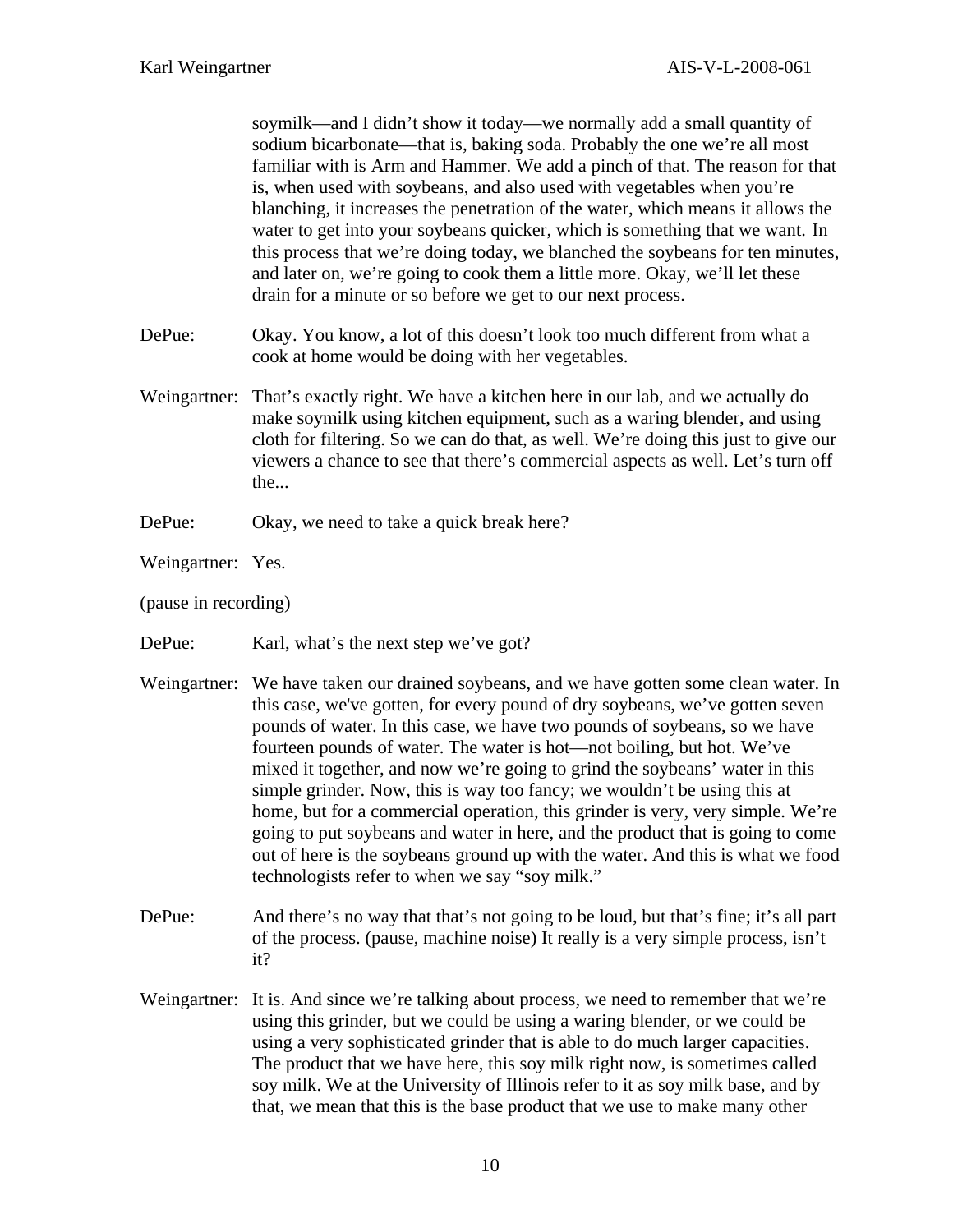products from soy. We can make soy milk from it; we can make ice cream from it; we can make yogurt from it. And we're going to see some examples of a product when we continue. If we were going to make soy milk from it because we said this is our base—we would do things to it. We might adjust the quantity of water we're going to add, because we would probably want the protein content of our soymilk to be equivalent to that of the protein content of cows' milk. We might want to add flavors. We might want to add some sweetener. We might want to add other ingredients, such as a pinch of salt. So this is our soy milk base, and we're going to continue on from here, and we're not going to go any more for soymilk.

If we were going to go to soy milk, what we would do is we would formulate this. We would add some sugar; we would add some flavors. And then we would cook it—because we have not yet cooked our soymilk; we have just blanched it. But we would need to cook it, and cook it far enough so that when we were finished, we have a product that is pasteurized, that is free from organisms that would cause harm to people, cause illness. Most products that are refrigerated still have microorganisms in there, but they're a small quantity of microorganisms that can lead to, in fact, spoilage.

- DePue: Does this mean that we wouldn't be able to drink this now?
- Weingartner: We would not drink this now. This is not a finished product; this is our basic product that we use to make other products from: soy milk, yogurt, and ice cream.
- DePue: Okay, so what's the next step, Karl?
- Weingartner: We can turn this off.

(pause in recording)

- DePue: Karl, go ahead and take us through the next step.
- Weingartner: We have completed our grinding, and we have our soymilk base. The next process that is going to be done is we're going to do a filtering process.
- DePue: And what are we filtering out?
- Weingartner: We had said earlier that the soybean is an excellent source of protein and of fat, and we had also mentioned earlier that the soybeans that we're working with also do contain fiber. This filtering process will allow all the soluble products in the soybean—the sugars, the protein, and the fat—to go through, along with the water, and what we'll retain when we filter is we will retain the fiber. (pause) This fiber, in fact, is nutritionally very, very good, but it does convey some thickness to the beverage, and often, when people are consuming soy beverage or soy milk, they may well choose to consume it as an alternative to cows' milk, and therefore, they might be more partial to a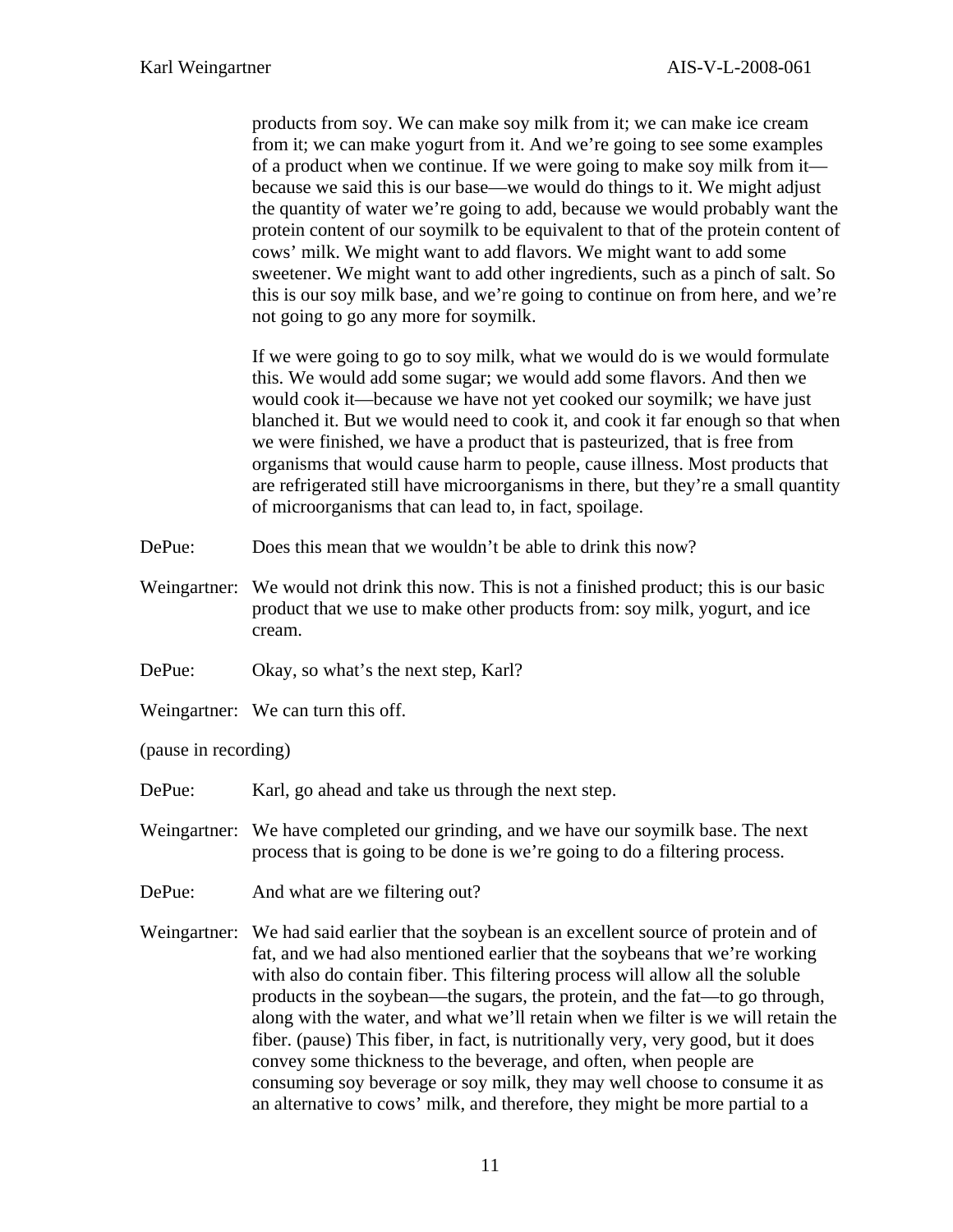beverage that is not as thick. So right now, we are filtering the soy, and we are removing the fiber. (pause)

- DePue: And it looks like the next step would almost look like an old-fashioned pressure cooker here. And this is nothing more than the press, then, that we're looking at?
- Weingartner: What we have here is one form of a press.
- DePue: But still the end product we're getting is not consumable, is that right?
- Weingartner: The product we're getting now is soy milk base that has had the fiber removed. Before we're going to consume it, we would want to pasteurize it or process it further. When we say "pasteurize it"—if we were at home, and we had soy milk, we would put it in a pot, bring it to a near-boil, and then we would let it simmer for about twenty minutes on the stove at near-boil. After that twenty minutes, our research has found that we have a product that is pasteurized, that is free from pathogenic organisms. And we can then either drink it, or else we can put it in the refrigerator and leave it there and store it.

 This is an example of one filter press, but the thing that is... We're going to wait for Scott to open that because I'm very good at burning my hands. (laughter, pause) We have a spoon?

- DePue: And essentially what we're looking at is the remaining fiber? (pause)
- Weingartner: Now, we have not yet squeezed out all of the water, but this is the remaining fiber. And when we squeeze out all the water, it will have the appearance of being almost dry. It will be about 75-85 percent fiber and about 25 percent protein. This product actually has a name; it is called okara, and it is the fiber part of soy milk—the part that we extract.
- DePue: What are the applications for that product?
- Weingartner: The applications that we use it most for is an application as an ingredient in food products. We use it as a product that is mixed often with wheat to make pasta products like spaghetti. We also use it as ingredients used in bake products. In addition to supplying fiber and protein, it actually changes the functional properties of some of the foods and improves the texture.

We're going to walk over to look at another machine. We're just going to do a quick walk right over here. (pause)

- DePue: Karl, what do we got here?
- Weingartner: This piece of equipment that we have here is called a roller extractor. Its function is similar to that of what we just did when we filtered out the okara from the soy milk. You can see that this has a lot of rollers, and it's large. This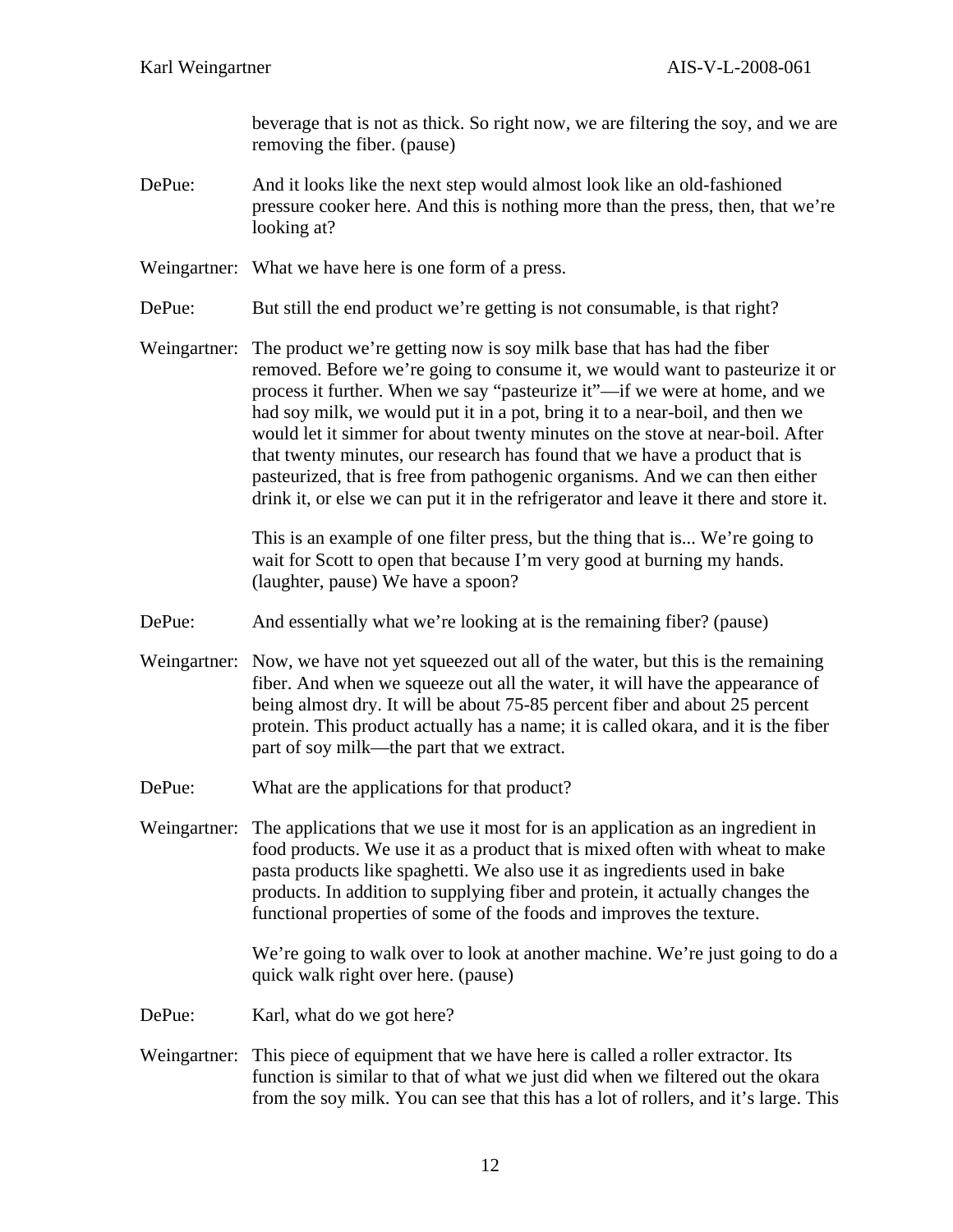would be used in an operation if we were commercially extracting fiber from soymilk. It is a continuous operation. You can pump soy milk in, and this will physically remove the fiber, and it will also squeeze out the water from the fiber so that we will end up with an okara that is almost a paste—very dry.

DePue: Thank you. Next step.

(pause in recording)

DePue: We are in the INTSOY test kitchen here, and Karl, I know you're about ready to make yogurt, I believe. Is that correct?

- Weingartner: That is correct. We have made our soy milk base, and what we have recently said is from that base, we can make many soy products: soy milk, which we talked about, or soy ice cream, or soy yogurt. We refer to these products as soy dairy analogs because they're not dairy, but they're dairy-like. In the case of yogurt, we're going to go through an example of what we could do. We have in our pot here, we have soy milk. We're going to add some sugar to it. I'm not going to through the weighing, but we're going to add some sugar and mix it in. Then what we're going to do is we're going to heat the soy milk up. We have previously heated it; that's why our steam is coming out. And the heating is actually very important because what we're going to do, what we're trying to do is with the aid of microbiology, we're going to take this sugar that we've added in here, and we're going to change that sugar to lactic acid, and that's going to give us the characteristic flavor, sort of the pucker flavor we get when we have a real nice yogurt and we say, "Oh boy." So we've heated this up, and it turns out actually—I'll have to check the temperature. (pause)
- DePue: What temperature were you looking for?
- Weingartner: Cut.

(pause in recording)

- DePue: Well, I just asked you a question, put you on the spot, but around thirty-two is what we think it might be, so go ahead and take us from there.
- Weingartner: Now our soy milk is a little hot—our soy milk right now is near boiling—it's near thirty-eight—and we're going to let it cool for a few minutes until we get down to around thirty-two degrees Centigrade.
- DePue: And how long would the boiling process normally take?

Weingartner: We're not boiling; it's just to heat it.

DePue: How long would that process take?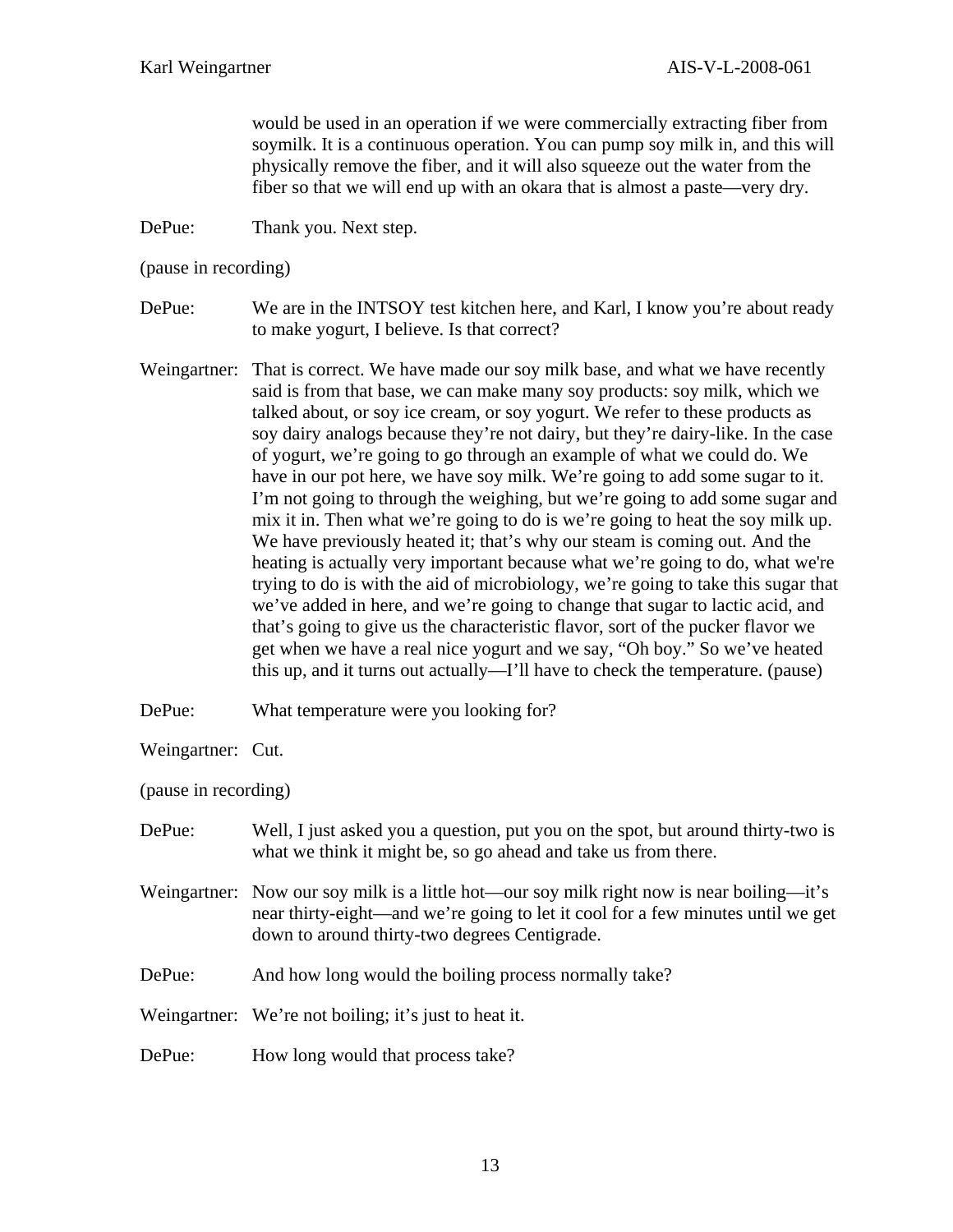Weingartner: It's okaying to take, depending on the stove, it's going to take you just a couple minutes.

(pause in recording)

- DePue: Karl, we're getting closer to that magic point?
- Weingartner: We are. We have heated our soy milk up—our soy milk base. We have added our sugar to it, which is going to be what we food scientists call our 'substrate.' We're now going to add some starter yogurt—this is yogurt that is already there—and we're doing that to add this because we're going to use the bacteria, the live bacteria that are in here, and that's going to be what's going to take off. These bacteria are going to use the sugar that we've mixed in here for a fermentation process. So we have our soy milk, we have our sugar—our carbohydrate source—and we have our microorganisms. And our next step is we're going to move over—we're going to walk a little bit in the kitchen. I don't know whether you want to turn that off or not.
- DePue: I think we can follow you.
- Weingartner: Okay. (pause) So what we have now is we have all of our ingredients: our soy milk, our sugars, and our culture starter. And now we're going to incubate this. So we're going to move over and put it in our oven. (pause) And we're going to allow our mixture to ferment, incubate, until the sugar is changed to lactic acid. While we do that, the soy milk will gel in a manner very similar to cows' milk, and we'll end up with a final product very similar—cut. In about six hours under incubation, we will end up with a soy yogurt product very similar to this. This example that I'm holding in my hand is, in fact, yogurt made from cows' milk, but it's to give us an idea. It will be gel like this, it will have lactic acid in it, and it will also have a little bit of sweetness.

 If we wanted to, we could add flavors to it. We could add cherry preserves, blueberry preserves, and we would end up with a yogurt that is what we food technologists refer to as sundae-style yogurt, where we have the preserves on the bottom and the yogurt on top.

- DePue: If we did not add any flavors, would there be a distinctive difference in the taste between dairy yogurt and soy yogurt?
- Weingartner: That is a very good question. The product that we get has a definite yogurtlike taste—that is, it has a sensation of both being sweet and tangy at the same time, which is what we think of when we think of yogurt. The tastes are different because, remember, with the cows' milk product, we will have a milk taste here. The soy milk yogurt is actually blander than the cows' milk yogurt. I like to think that the cows' milk yogurt has more flavor to it, and the soy milk yogurt is actually a blander product.
- DePue: But I would assume that means it can accept other flavorings very easily.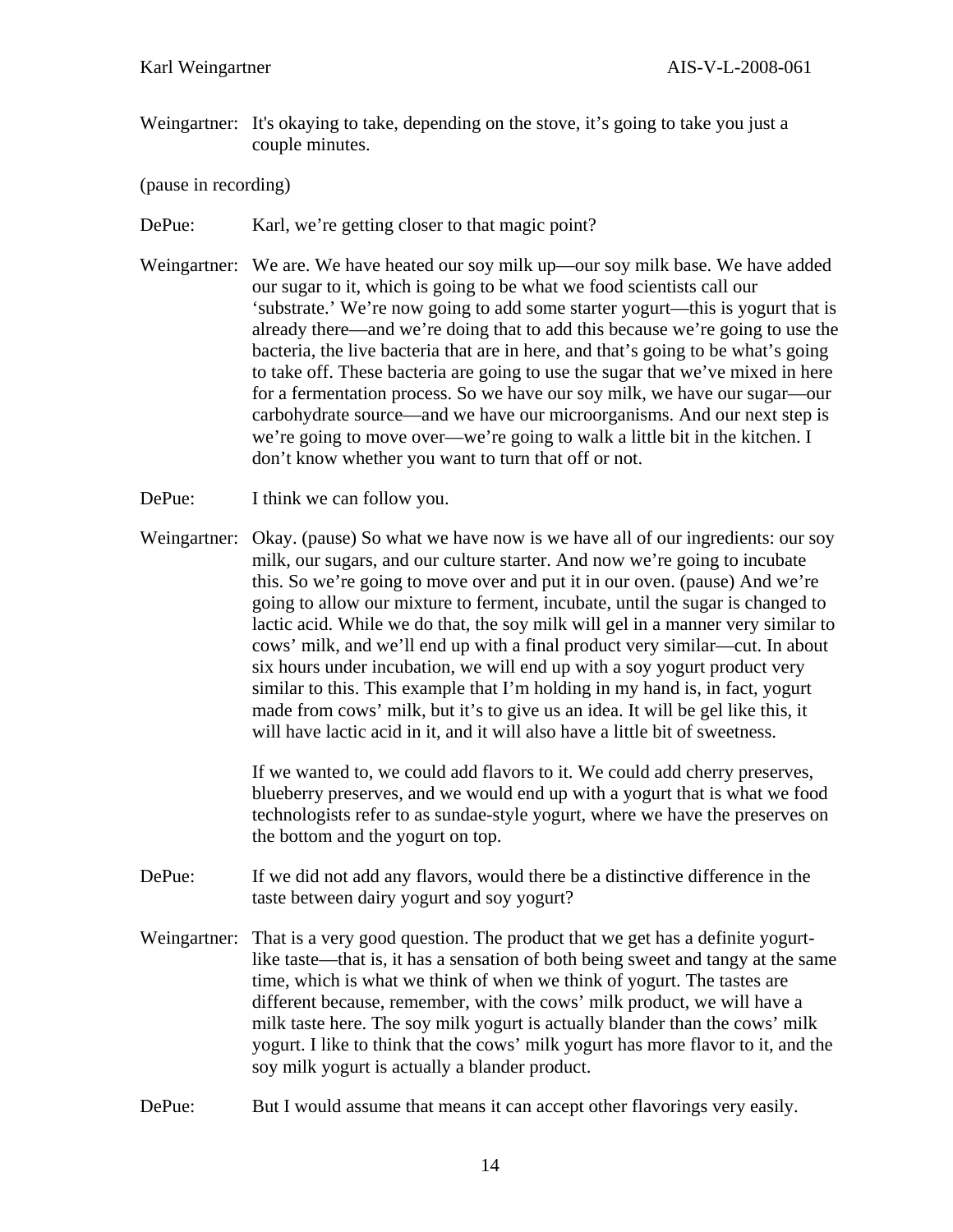Weingartner: Yes. If soy is processed properly, the way we have done previous to this, where we have blanched it and then filtered it, we end up with a product that has very little flavor, either good or bad. Some people refer to it as slightly nutty—like peanutty—and some people just say it's very bland, and that flavors can be added to it very easily. Thank you.

DePue: What's the next step that we're going to see, then, Karl?

Weingartner: Thank you.

DePue: Okay.

(pause in recording)

- DePue: Karl, I believe what we're going to look at next is how to make tofu. Is that correct?
- Weingartner: Yes. Tofu, as we're aware of, has been around the world, people have been using it for hundreds if not thousands of years. It is a relatively new product to us here in the Midwest. Although the process to make tofu is similar to the process that we've seen before, it's slightly different, and we're going to go through a prototype of making tofu right now. The first thing that we do when we make tofu is that we take our soybeans, and unlike the other process, we soak them in cold water.
- DePue: And that's what we've got here. The beans have already been soaked, then?
- Weingartner: What we have here is the beans have been soaked, and they have been drained. The soybeans now have absorbed a lot of water. One pound of soybeans have now grown until now they weigh two pounds, and that additional pound is the water that's been absorbed. We need to do this process this way because for the work we're doing—the process we're doing—it's very, very important that the protein that is in the soybean be very soluble. And for that to happen, we need to be very careful about the quantity of heat that we use in the process, whereas the other process that we looked at earlier, heat was less of a consideration.
- DePue: Is the tofu going to include both of the main components—well, actually three, I guess—the oil, the protein, and the fiber?
- Weingartner: Yes, it is. We're going to transform the soybean into soy milk in a manner similar but not identical to what we did before. We are going to remove the fiber, and then we're going to go ahead and coagulate the soy milk and produce our tofu. (pause)
- DePue: What's the device he's putting this in?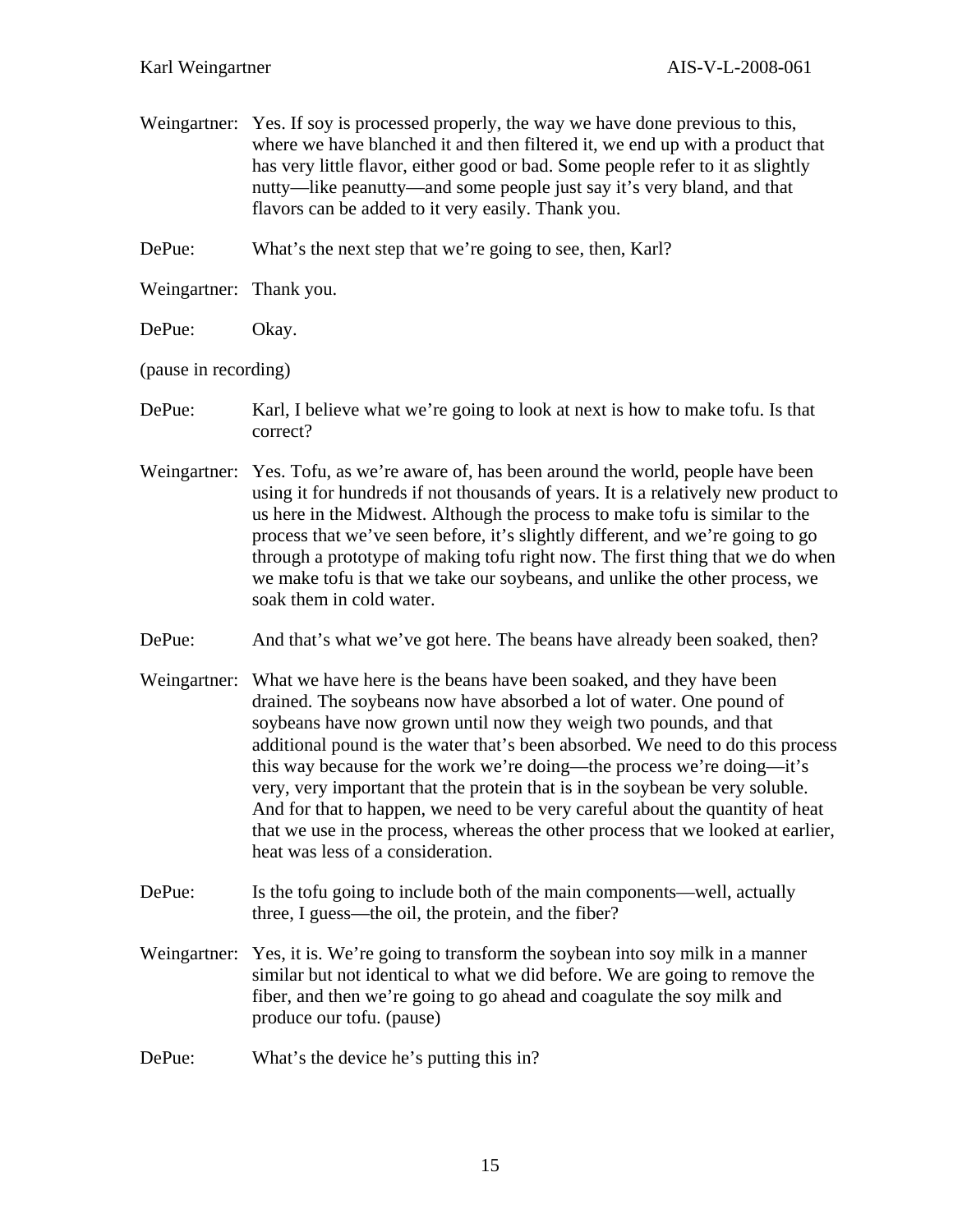| Weingartner:         | We're going to add our soybeans to this grinding machine that we have.<br>(rattling noise) One of the things that we do a lot in soy is we try to acquire<br>equipment that other companies have manufactured, and we try to test it out<br>here. This particular piece of equipment comes from Canada. It's made by a<br>company called ProSoya. We're going to add our soybeans to this. Inside of<br>this machine is a grinder, and we're going to add our soybeans, and then we're<br>going to add our water. |
|----------------------|-------------------------------------------------------------------------------------------------------------------------------------------------------------------------------------------------------------------------------------------------------------------------------------------------------------------------------------------------------------------------------------------------------------------------------------------------------------------------------------------------------------------|
| DePue:               | I notice this device you have next it has got Russian writing on it, so you do<br>have an international flavor here.                                                                                                                                                                                                                                                                                                                                                                                              |
|                      | Weingartner: Yes, we do. We do. We're going to be adding the water now.                                                                                                                                                                                                                                                                                                                                                                                                                                           |
| DePue:               | Is this plain old cold tap water?                                                                                                                                                                                                                                                                                                                                                                                                                                                                                 |
|                      | Weingartner: This is plain old tap—potable water. Nothing fancy. (pouring sounds)                                                                                                                                                                                                                                                                                                                                                                                                                                 |
| DePue:               | And again, if we were going to go down the road to ADM, they might be<br>doing the same kind of thing, but on a massive scale.                                                                                                                                                                                                                                                                                                                                                                                    |
| Weingartner:         | That is so true. I keep saying this, but it's true. The processes for most of these<br>food products that we're making, the processes are very similar; it's just the<br>type of equipment that one uses that's different. We've closed this up. (pause,<br>machine noise)                                                                                                                                                                                                                                        |
| DePue:               | And that's the grinding we hear now?                                                                                                                                                                                                                                                                                                                                                                                                                                                                              |
|                      | Weingartner: Right now we're grinding the soybeans and the water, and what we're making<br>is soy milk.                                                                                                                                                                                                                                                                                                                                                                                                           |
| (pause in recording) |                                                                                                                                                                                                                                                                                                                                                                                                                                                                                                                   |
| DePue:               | Karl, I know you just turned the grinder off. We still hear some sound; what's<br>the sound now?                                                                                                                                                                                                                                                                                                                                                                                                                  |
|                      | Weingartner: What we're using, this machine has a steam generator over here, and what<br>we're doing is we are adding steam to our soy milk—our soybeans and our<br>water—and we're using the steam to cook the soy milk.                                                                                                                                                                                                                                                                                         |
| DePue:               | So what we've got now is essentially a steam cooker.                                                                                                                                                                                                                                                                                                                                                                                                                                                              |
|                      | Weingartner: What we have now is essentially a steam cooker. And this will take us perhaps<br>ten or fifteen minutes until we finish cooking our soy milk.                                                                                                                                                                                                                                                                                                                                                        |
| DePue:               | So this is a good time for us to move on to the next stage while this continues<br>to work, right?                                                                                                                                                                                                                                                                                                                                                                                                                |
| Weingartner: Yes.    |                                                                                                                                                                                                                                                                                                                                                                                                                                                                                                                   |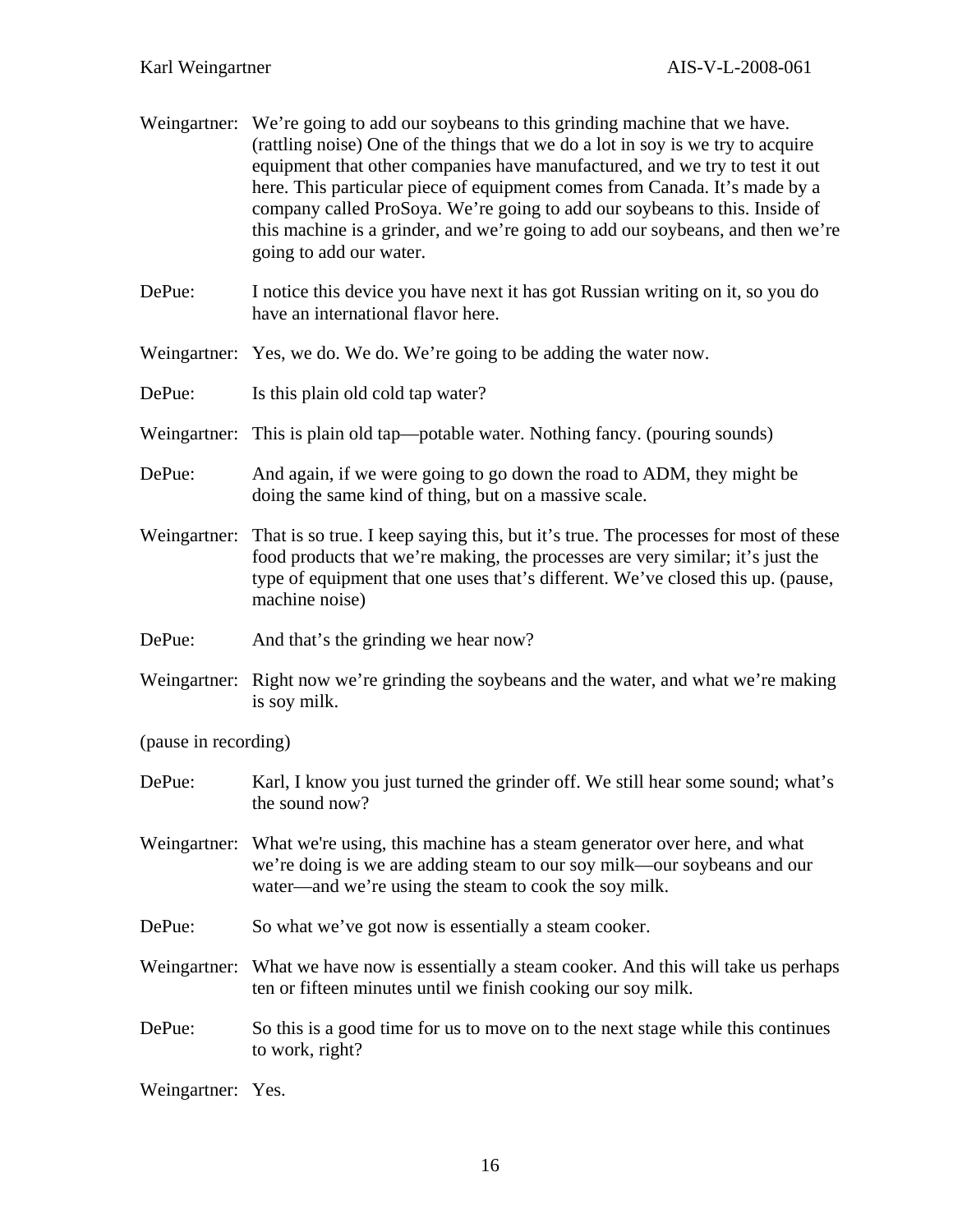DePue: Okay, excellent.

(pause in recording)

DePue: We are now at a completely different stage. I understand this is how we're going to extract the oil. So start us off.

Weingartner: We have been working with wet processing—that is, processing soybeans with water. What we're going to see now are two examples of dry processing. We had said earlier that one of the things that is very characteristic of soybean processing in North America is the quantities—the scale of operations where they work at thousands of pounds per hour—several tons per hour. We're going to look at a technology that does processing of soybeans, but at a much lower capacity. What we have here is a dry extruder. The soybeans are cracked into eighths. These are our soybeans. And then they are passed through this dry extruder. In here, in this barrel, there's a series of steam locks and screws, and through the barrel turning, we create friction, and the soybeans are heated. When the soybeans go in here, they're at room temperature. If we're talking Centigrade, about twenty-five degrees Centigrade—seventy-five Fahrenheit. And when they come out of here, just through friction, we're going to have soybeans that are cooked after thirty seconds, and they're going to come out of a temperature of about 200-270 degrees Fahrenheit. The soybeans are going to be so hot that they're going to be near-molten once the process gets going.

> If we were to collect those soybeans, those extruded soybeans afterward, we would have a product that would be suitable as a cooked product. It could be used as an ingredient in animal feed, or it could be used as an ingredient in food products. The product that we would have, when it comes out of this extruder, is referred to as either soybean meal or full-fat soy flour. So that is one process we're going to see in the next few minutes. Instead of just collecting the soybeans, because we're trying to show as much technology as possible, we're going to then take our hot soybeans and take them from this conveyor and feed them into our next process.

> And this piece of equipment over here is a mechanical screw press. It is used to mechanically extract or squeeze oil from oilseed products. It could be soybeans, but it could just as easily well be peanuts. So we're going to physically squeeze the soybeans until we have oil that comes out, and we will have a chance to take a look at that. The operation, since we are using commercial equipment, will be loud; it will be noisy.

- DePue: So during that time, we're probably not going to have much of a conversation, right?
- Weingartner: That's right. What we're going to see is we're going to see soybeans going into extruder; hot, cooked soybeans coming out; and then we're going to see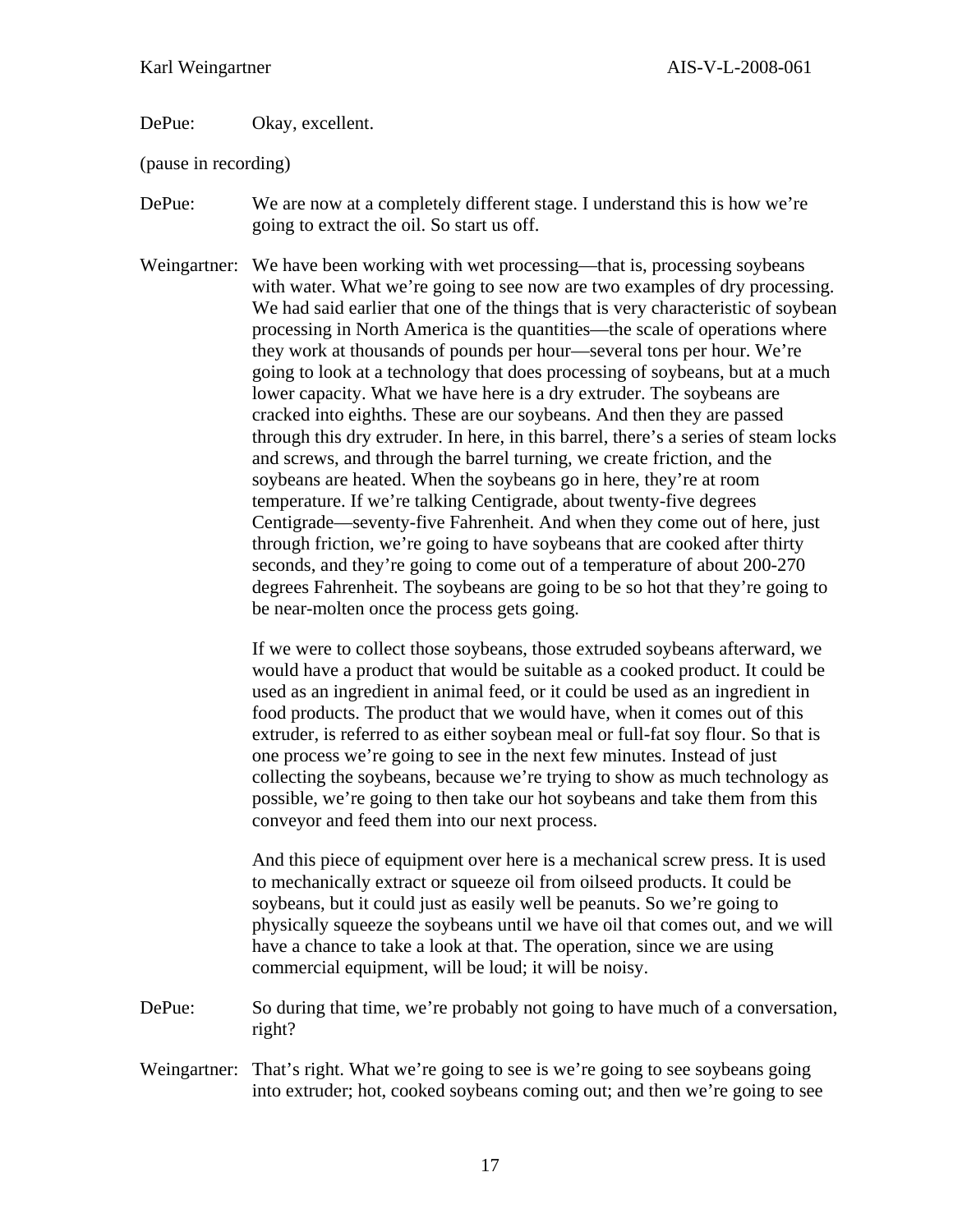then transported up to our screw press; and then we're going to see that screw press transfer that soy meal into oil—raw, edible oil—and a product that we call soybean meal or soy flour.

- DePue: And there's going to be one slight alteration that we have asked you to do, and that's so we can actually see what's being extruded in here, correct, and that's to take the safety plate off for just a minute or two, and we can watch that and actually see what's happening. Is that correct, Karl?
- Weingartner: That's correct. We normally put a wire cage over here to ensure that no one gets their fingers caught, and for the purpose of this demonstration, we have removed the cage so that we can better demonstrate what we're doing.
- DePue: Okay. Are we otherwise ready to begin?
- Weingartner: We are ready. Cut. (machine noise)

## Interview with Karl Weingartner AIS-V-L-2008-061 Interview # 2: September 16, 2008 Interviewer: Mark DePue

- DePue: Karl, you weren't lying to us when you talked about how noisy that was. We have the end product here. Tell us, first of all, the dry product that you're standing behind.
- Weingartner: We have produced two products. We started out putting our soybeans—we cooked them, we heated them, and then we put them through our mechanical screw press. We extracted our oil over here, and after we removed our oil, what is remaining is a product that we refer to as either soybean meal or lowfat soy flour. When we started out, our soybeans contained about 18 percent oil. As we can see here, we've extracted a lot of the oil. In this soy flour, we have a product that contains perhaps, instead of 18 percent, 6-8 percent oil. By removing that oil, we have concentrated the remaining constituents. When we started, we had perhaps 38-40 percent protein. Now, because we've removed the oil, the quantity of protein in here in terms of percent, has increased. Now we have a product that's about 44 percent protein. If we use this later and mix this with other products, we can increase the protein content of foods by adding just a little bit of this. Normally we could have a bread that might contain 10 percent protein, and if we add a small quantity of this soy flour and mix it with the wheat flour, we can very easily raise the protein content of that bread up to 15 percent. And we're talking about actually increasing the protein content by 50 percent.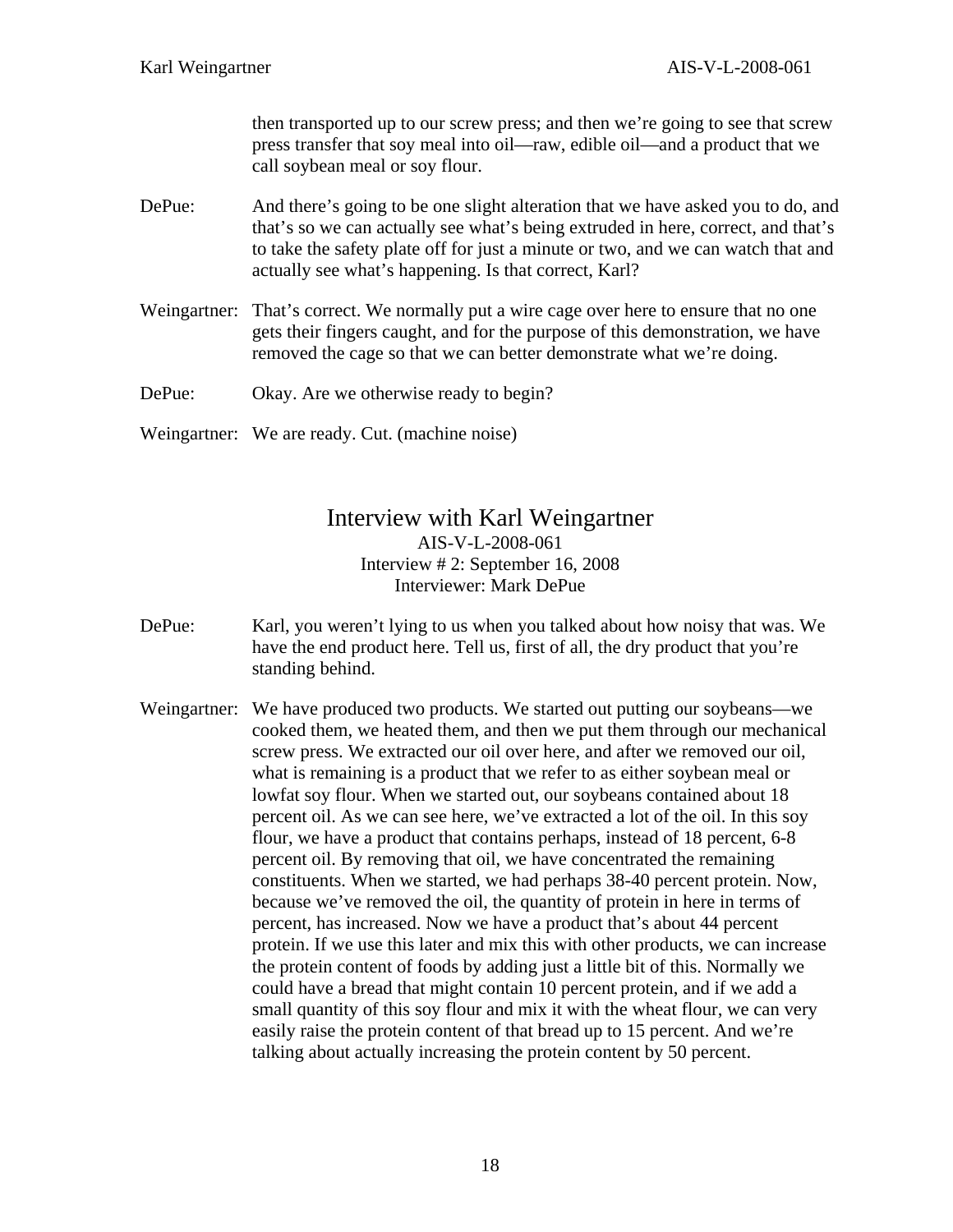- DePue: I would imagine this is also excellent livestock feed, if it was to be adopted to that use.
- Weingartner: Yes, it would be excellent livestock feed. And we never forget what we have here is two commercial products. We have the soy flour, which could be used as an ingredient in poultry feed, or we could use it as an ingredient in human food, and we have this oil, which is referred to as crude edible oil.
- DePue: I wonder if we could walk very quickly over here and see what you started with. And my question over there is if you included the hull in this process, or was the hull already removed?
- Weingartner: Are we on?
- DePue: Yeah.
- Weingartner: Can we turn off for a second?
- DePue: Okay.
- (pause in recording)
- Weingartner: What was our question again?
- DePue: The question was if that has had the hull removed.
- Weingartner: This has not had the hull removed. This was our whole soybeans, which we have cracked with this machine over here. And we put the soybeans through here. And we started out with whole soybeans, and when we got finished, we have soybeans that are cracked in about one eighths. And it contains the hulls as well.
- DePue: Let's go ahead and take a look at the soy oil. (pause)
- Weingartner: Soybean oil is a vegetable oil, but it is extremely healthy. And most vegetable oils are healthy, but soybean oils... When we extract from here, we have a product called crude soybean oil, and it's actually a mixture. It's a mixture of oil and things that are actually soluble in oil. If we take a look here, we can see. On the top, we have our oil. And this is the oil after it's got a chance to settle overnight. What we see at the bottom is going to be some sludge. We also have in there products that we refer to as gums. And we can remove those gums so that we have a soybean oil that is degummed and clearer. The gums contain some very, very important nutrients, including vitamin E, which is very good for us in small quantities and serves as a component in our food to act as an antinutrient, a scavenger of oxygen.

 To degum soybean oil, we'll take our crude soybean oil, we'll mix in a small quantity of water—about 2 percent water. That is, for every 100 pounds of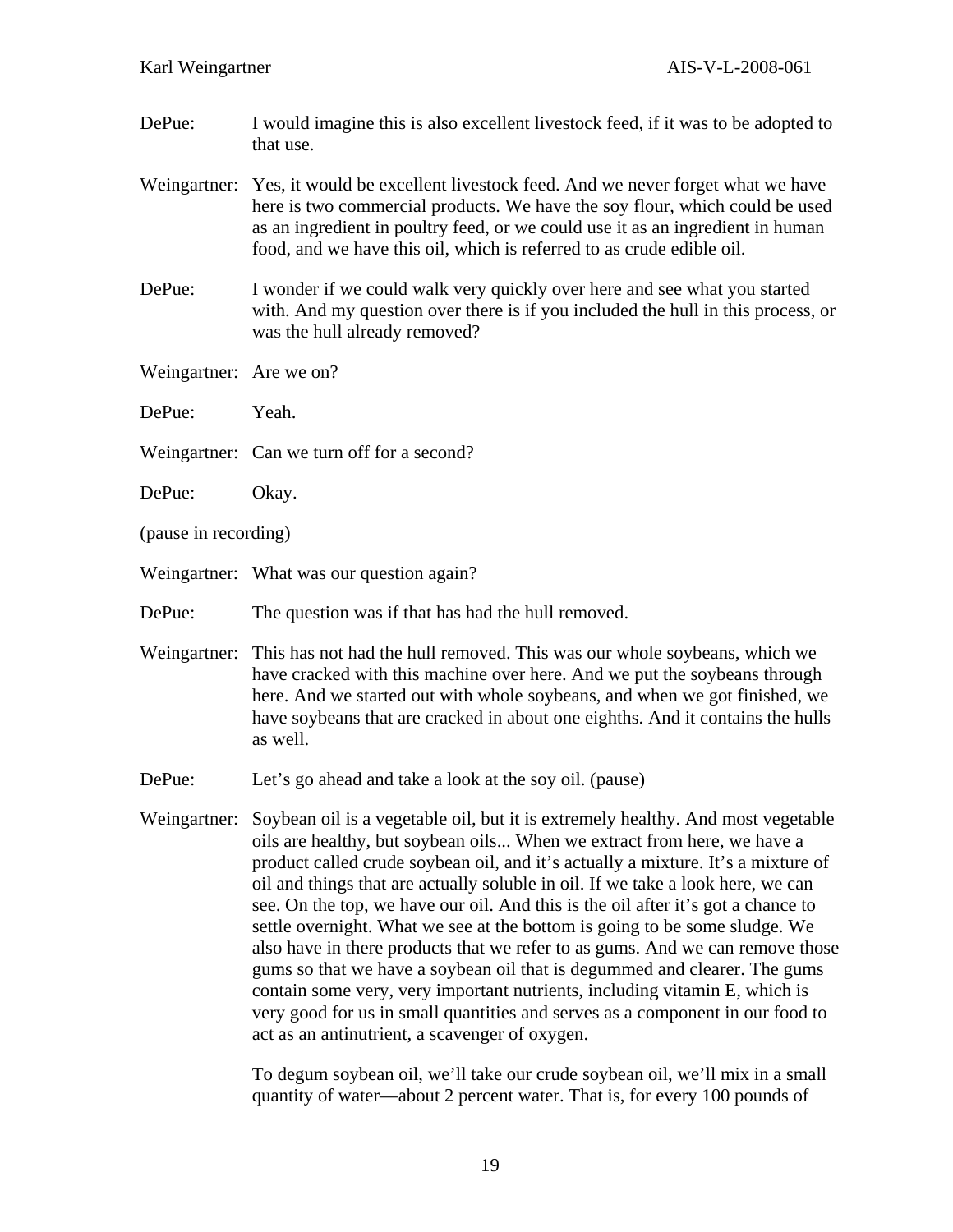soybean oil, we're at about two pounds of water. We will warm it to about 150 degrees Fahrenheit—that's seventy-five degrees Centigrade—we'll stir it, and then after about ten minutes or so after we stop stirring it, the gums that are in the soybean will leave the soybean oil and move to the water, and we'll have two layers or two phases.

 After we separate the gums out, we end up with a product here which we refer to as—or not "we"—the industry refers to as crude degummed oil. This can either be used the way it is, or else we can further process it. The next processing step, if we wanted to go further, is referred to with a general term called refining.

- DePue: Can you talk very briefly—I know we've got to get to the next step—but very briefly about the nature of the fats that would be in that oil.
- Weingartner: The soybean oil, which is a vegetable, contains oils and fats that are unsaturated. They are considered very healthy in terms of promoting good cardiovascular health—good heart. It also contains a group of compounds referred to as essential fatty acids, 'essential' meaning that these are components that our body actually can't make and we have to ingest. And soybean oil is not the only way to get essential fatty acids, but it is one of them. Another product that contains a lot of essential fatty acids is fish oil. But here in the Midwest, we probably consume less of that than there is available in other parts of the United States.
- DePue: So having gone through all these processes—and as we're talking, maybe we can move over to see the end product of the yogurt—but having walked through all these processes, it sounds like soybeans is almost a miracle food.
- Weingartner: It is, it is. There's a lot that can be done with it, in terms of the technology and in terms of the nutrition.
- DePue: And I think the last thing we're going to see, then, is the end product of the tofu—I'm sorry, I said yogurt, but tofu is what we've got.
- Weingartner: Yes, tofu.

(pause in recording)

- Weingartner: We finished cooking our soy milk with our steam. Soy milk is coming out under pressure. And again, as with our other process, we're going to collect it, and then we're going to filter it to remove our fiber.
- DePue: And of course, everybody knows tofu as that—it's already gelled, and it's in the square shapes, and it's—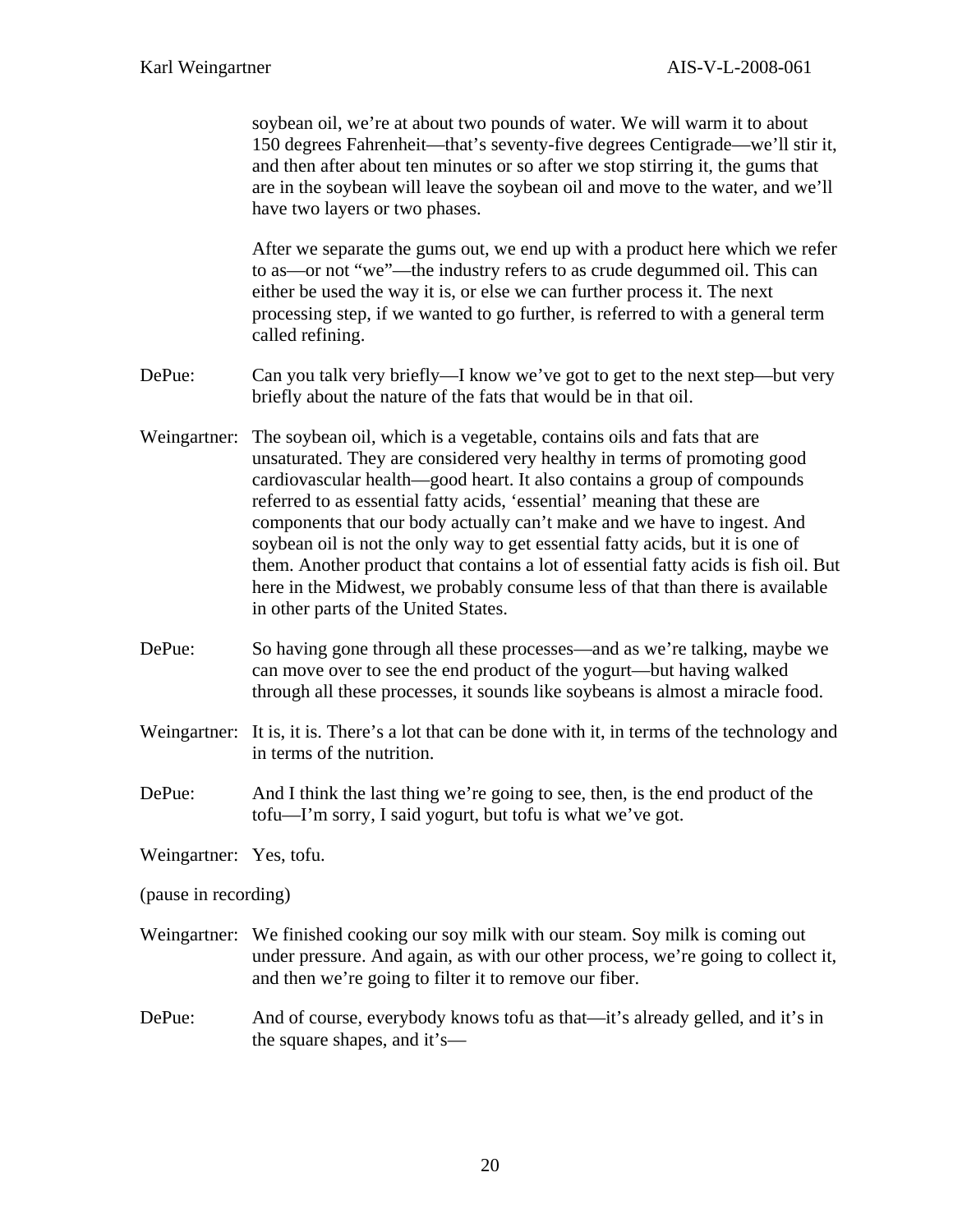- Weingartner: That's right. (pause) Now what we have here is not yet tofu; it is soy milk. It is soy milk that has been processed in a way slightly different than the soy milk we made earlier in this demonstration. (pause)
- DePue: I would think the same process, though. We're just filtering out the fiber, now?
- Weingartner: Yes. (machine noise) So now we're filtering out the fiber, we're collecting our hot soy milk, and then in a very short period of time, we will add our coagulant.
- DePue: And from there, how long does it take to set?
- Weingartner: In general, after we add our coagulant, it will take from twenty to thirty minutes to form curds. The curds that we form are actually very similar to the curds that we see when we make cottage cheese. And when we say "curds," we're talking about curds of protein and fat.
- DePue: Is that a stage when you're cooling the curds down?
- Weingartner: Yes, temperature is important in several aspects of tofu manufacture. Right now, our soy milk that we've made is near-boiling—it's just about boiling and we're going to cool it down quite a bit. It's about 190 degrees Fahrenheit right now, and we're going to cool it down to about 160-170 degrees Fahrenheit, which is still quite warm but cool enough so that we can get our chemical reaction to happen very nicely.
- DePue: Okay, lets's go ahead and take a break here, quickly.

(pause in recording)

Weingartner: We have cut the camera for a few minutes. We have allowed our soy milk to cool down to 160 degrees Fahrenheit. We then added our coagulant, a calcium salt. We mixed it up, and we allowed our curds to form. When we say curds, what happens is the protein in the soybean forms a gel, and it looks very, very similar to curds that we would see when we make cottage cheese. We give them about twenty to thirty minutes to form, and then after that, we spoon them out. And it's very very similar—and if people have had experience making cheese at home, they'll understand what we do. We will then take those curds, put them in what we call a forming box that is lined with cloth, we will fill it up—we filled it up—and then we will close it up, and then we add some pressure to gently squeeze out the water. After about thirty minutes of pressing, the excess water has been removed, and the curds gel together so that they form a product that is called tofu, but if we were going to give it a name, we would probably call it soy cheese. And I'm going to ask Scott to give us a hand here to open this up, because in case it gets broken, I can— (metal clangs)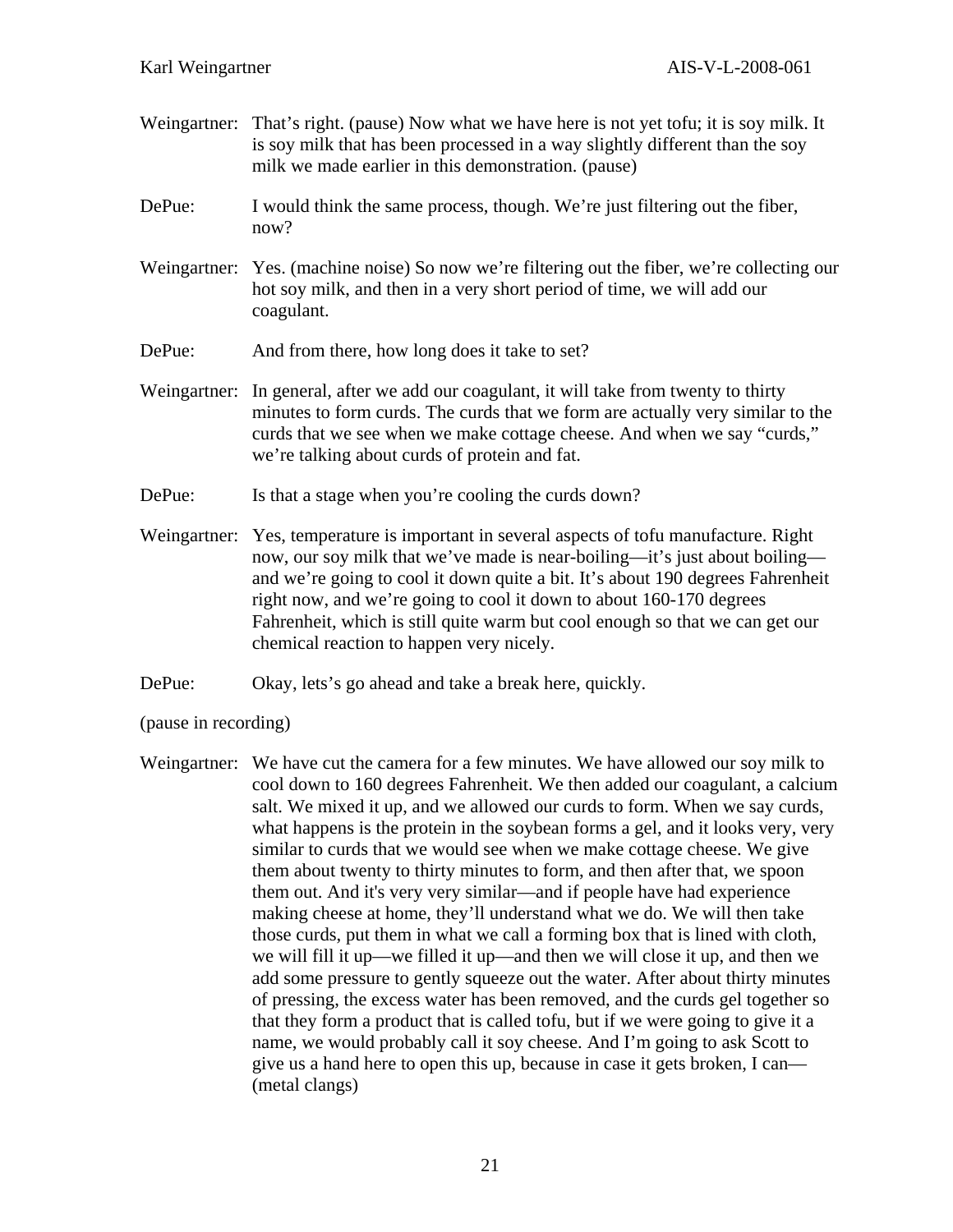## DePue: And there's one thing I know about tofu: it really has no flavor to speak of.

Weingartner: That is correct. If made properly, it should be very bland. Okay, let's get a close-up of that. This tofu was made from our whole soybeans. It contains all the protein of the soybeans except for what is lost during the processing, and it contains the fat of the soybeans. It also contains a lot of water, sort of, in a way, like I said—not like cheese, but like cottage cheese, and also sort of like Jell-O. The reason I say that is, for every one pound of soybeans that you start with, those dry soybeans, you should be able to make two and a half pounds of tofu. Now, this is not magic, because processors always lose some soybeans along the way, but we're acquiring a whole lot of water to go along with those soybeans.

> If made properly, it should have a very light color, either a white or buff color. The buff color is an indication of the fat that we have in there, because we do have 18 percent fat, and fat is normally yellow; the rest of it is white. We're going to slice it now. The next step that we would do is we would store this in water, because if we didn't store this in water, the water that's in the tofu would leave, and it would start to desiccate and get dry.

- DePue: Now I know that the tofu I see in the store is often a purer white than this, and it doesn't have the speckles in it.
- Weingartner: Well, the speckles are just from our forming. And depending on what forming device we use, we'll have speckles or not. Over here, we can see a wooden forming box, and that wooden one, in fact, does not have the speckles. The wooden one is a traditional box. We use the metal boxes because in terms of health and safety, they conform to our current requirements to use our equipment that is stainless steel, and then we can thoroughly clean and disinfect before we use.
- DePue: Well, you've shown us an awful lot here in the very short time we've been here. I'm amazed by the versatility of this plant. And the other thing that comes through very strongly is how incredibly nutritious it is and how beneficial it is to the consumer. Any comments that you'd like to make in closing, then, in that regard?
- Weingartner: Yes. I just want to mention again that our group's interest is promoting soybean processing and nutrition, and the thing that we think is neat and interesting about the work that we do is that the size of the processes we use for both home use and commercial are much smaller than what is normally done in North America. And we hope that by using the information that is gained from our processes, we can spread the processing and utilization of soybeans throughout the world.
- DePue: From what you've shown us here, Karl, you have both a fascinating job and a fun job, too. I'm sure you enjoy it.